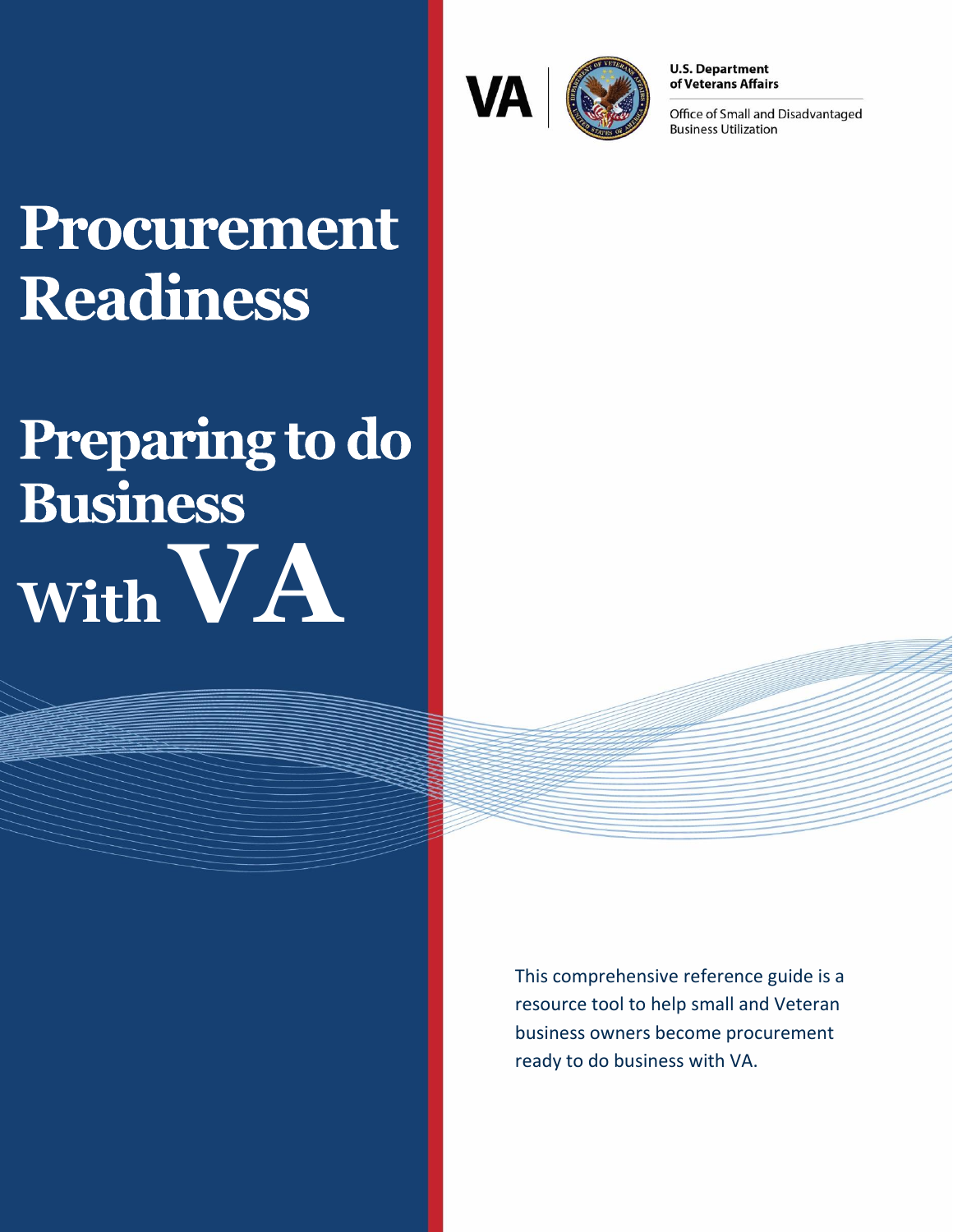U.S. Department of Veterans Affairs Office of Small and Disadvantaged Business Utilization (00SB) 810 Vermont Avenue, NW Washington, DC 20420 Telephone: 1–866–584-2344

Email[: osdbu@va.gov](mailto:osdbu@va.gov?subject=Doing%20Business%20with%20VA) Internet[: http://www.va.gov/osdbu](http://www.va.gov/osdbu)

This reference guide is a product of staff with contributions from external sources.

November 2019

Department of Veterans Affairs ©2019: All rights reserved.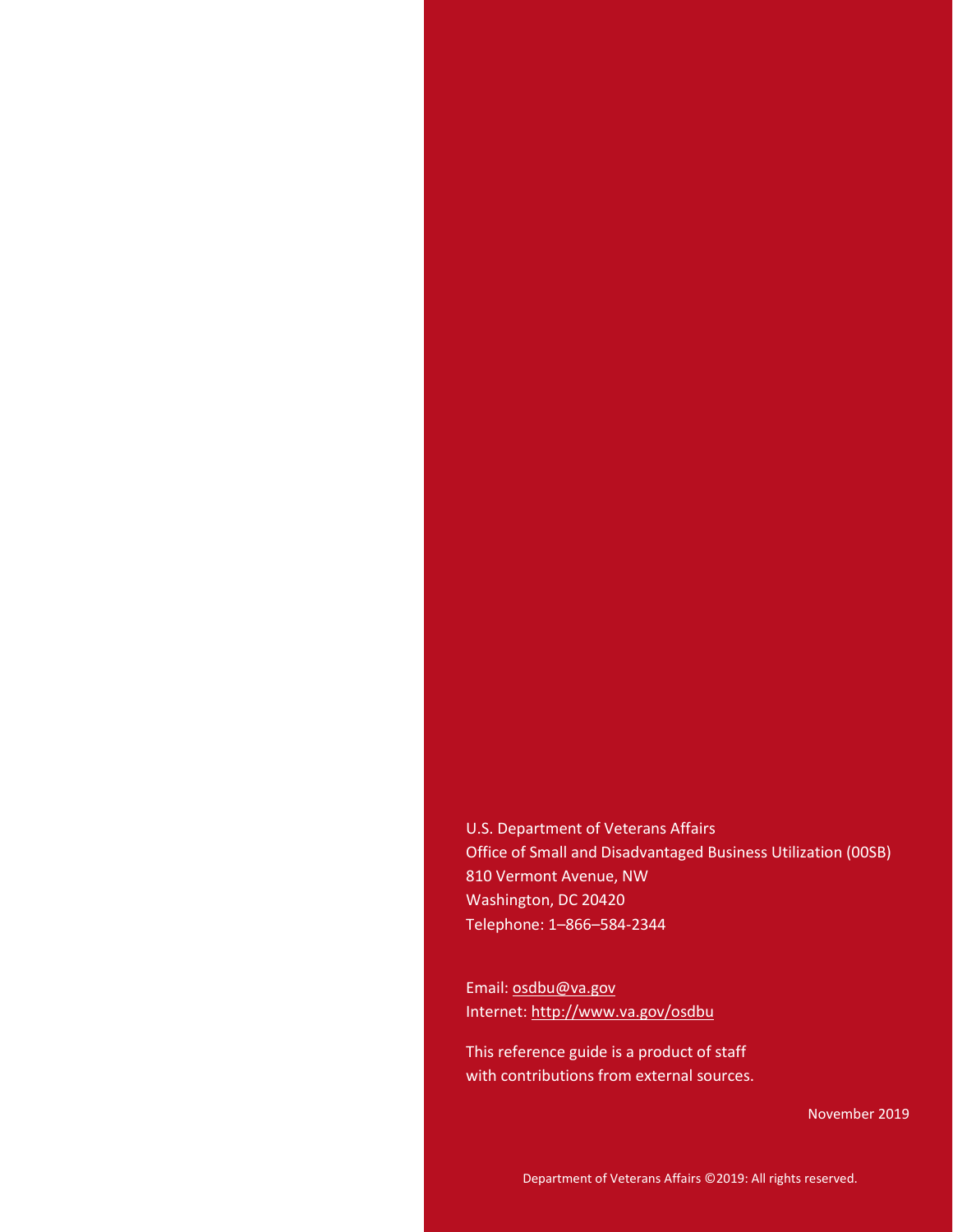## <span id="page-2-0"></span>**Table of Contents**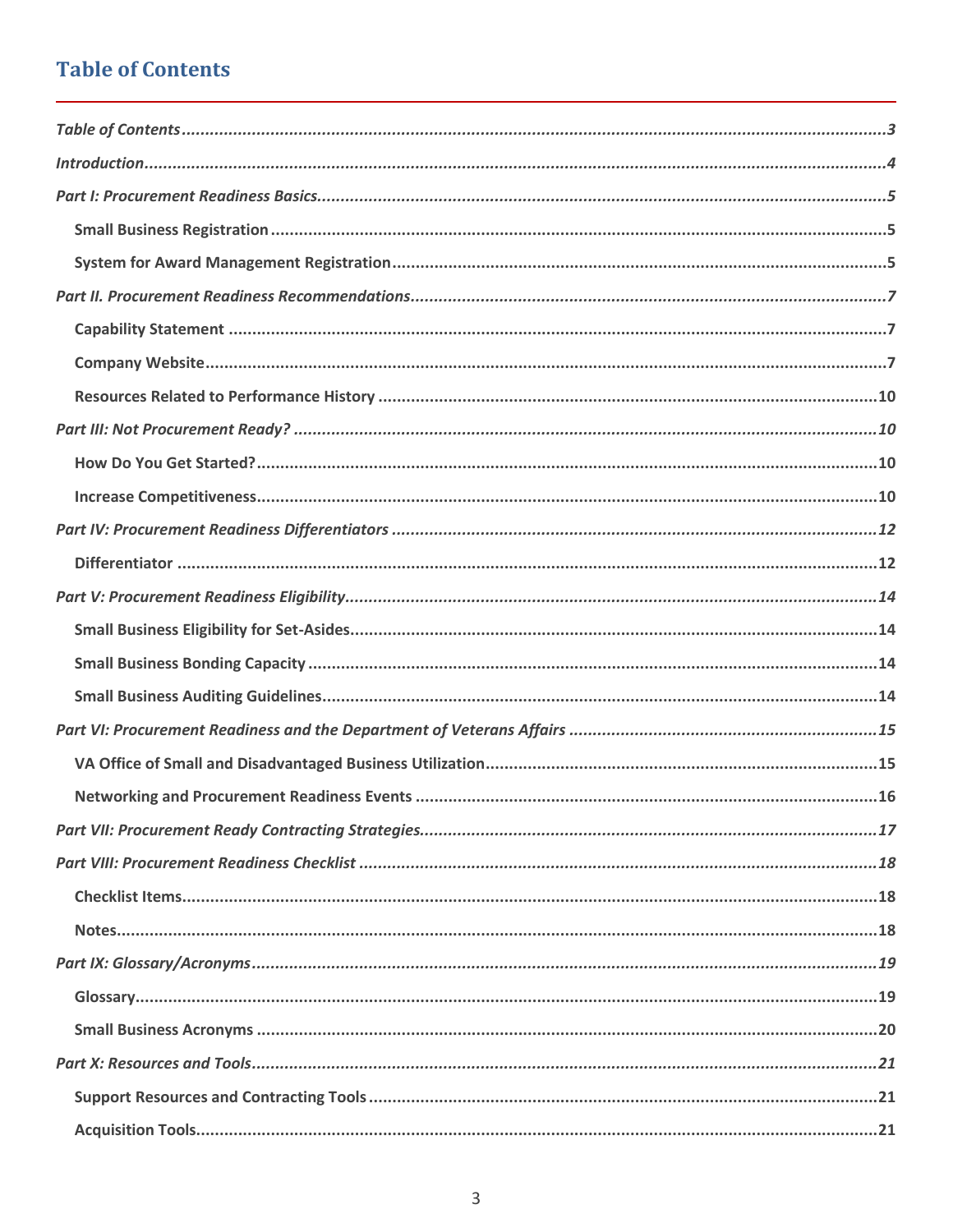## <span id="page-3-0"></span>**Introduction**

The information contained in this document guides the small business to become procurement ready to do business in the federal marketplace.

Small businesses are the engine of United States economic growth by providing jobs and innovation–and increasing competition to the federal marketplace. This comprehensive *Procurement Readiness Reference Guide* is intended to provide small businesses with guidance and resources to become procurement ready to do business with the federal government.

**What is procurement readiness?** Procurement readiness is demonstrated ability to win and to successfully perform on contracts. It represents understanding how to navigate the various opportunities set aside for small businesses and respond to procurement opportunities. A Procurement ready small business could be a viable government contractor by having the *registrations, capabilities, performance history*, and *competitive advantage* to meet the needs of the customer. The sections of this guide are intended to help small businesses identify procurement readiness strategies.

- Part I: Procurement Readiness Basics presents registrations that are *required* for participation in the government marketplace as a prime contractor.
- Part II: Procurement Readiness Recommendations outline marketing strategies and actions that may increase the *probability* of successfully participating in the government marketplace.
- Part III: Not Yet Procurement Ready provides actions that may help small business become procurement ready.
- Part IV: Procurement Readiness Differentiators presents considerations and ideas to *differentiate* small businesses from competitors when looking to participate in the government marketplace.
- Part V: Procurement Readiness Eligibility identifies resources that may help small businesses improve eligibility status and identifies what can influence the eligibility of a small business when bidding on contracts.
- Part VI: Procurement Readiness and the Department of Veterans Affairs (VA) provides a brief overview of procurement readiness and set asides for all socioeconomic categories, to include VA set-asides for Veteran-Owned Small Businesses (VOSBs) and Service-Disabled Veteran-Owned Small Businesses (SDVOSBs).
- Part VII: Procurement Ready Contracting Strategies lists Web portals with procurement ready small business contracting opportunities.
- Part VIII: Procurement Readiness Checklist summarizes procurement ready elements into a checklist.
- Part IX: Glossary and Acronyms provides a glossary of commonly used terms within the federal marketplace.
- Part X: Resources and Tools provide contracting and acquisition resources and tools.

Billions of dollars in contracting opportunities are awarded to small businesses each year, so it is important that those wanting to do business within the federal marketplace ensure that they are procurement ready. Procurement readiness aids small businesses and procurement decision makers (PDMs), those who develop contracting requirements and define whether small businesses are eligible to fulfill those requirements. Small businesses wanting to gain access to procurement opportunities should look to the Small Business Administration (SBA) and the Association of Procurement Technical Assistance Centers (PTACs) for federal contracting support – including eligibility to participate in small business programs.

The Office of Small and Disadvantaged Business Utilization (OSDBU) spreads across all federal agencies and provide guidance, information, and resources to help SDVOSB, VOSB, and other small businesses grow by learning how to take advantage of contracting opportunities. Their mission is to enable small businesses gain access to economic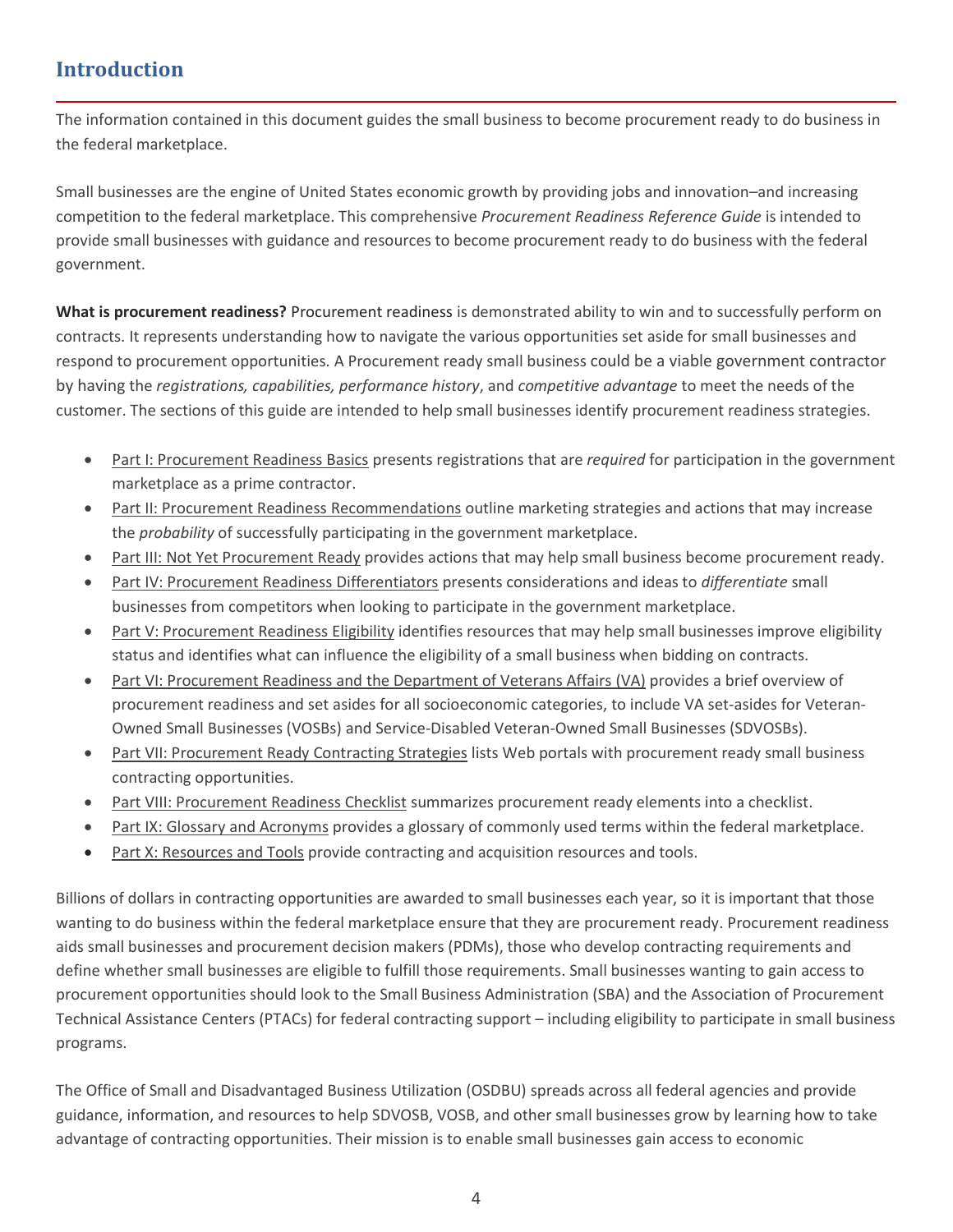opportunities by leveraging the federal procurement system – expanding participation of procurement ready small businesses.

## <span id="page-4-0"></span>**Part I: Procurement Readiness Basics**

These registrations are *required* to participate in the government marketplace as a prime contractor.

## <span id="page-4-1"></span>**Small Business Registration**

All businesses must *be registered with the appropriate state corporation commission* as a legal entity such as a Sole Proprietorship, Limited Liability Company (LLC), or Corporation among others.

• Licenses and Permits: Businesses must be in compliance with local, state, and federal laws; this includes licenses and other requirements. Size standards vary depending on the industry and the state where the contracting opportunity is located. Businesses should be in compliance with regulatory bodies, industry standards, and certifications, if applicable to the market where they want to do business. To help small businesses navigate through the process, VA OSDBU recommends the use of SBA's Business Licenses and Permits. Learn more about permits and licensing at [https://www.sba.gov/licenses-and-permits.](https://www.sba.gov/licenses-and-permits)

Each entity (company) *must have a corresponding tax or employer identification number (TIN or EIN).*

• A federal Tax Identification Number (TIN) is synonymous with Employer Identification Number (EIN). A TIN is a nine-digit number assigned by the IRS. It is used to identify small business tax accounts, among others. Learn more about TIN's at [http://www.irs.gov/smallbiz.](http://www.irs.gov/smallbiz)

#### <span id="page-4-2"></span>**System for Award Management Registration**

Established small businesses in the commercial sector wanting to do business in the federal marketplace must register their small business in the federally mandated **System for Award Management (SAM),** the official U.S. Government system that consolidated the capabilities of Central Contractor Registration (CCR), Federal Contractor Registration (FedReg), the Online Representations and Certifications Application (ORCA), and the Excluded Parties List System (EPLS). Small businesses must be registered in SAM to do business within the federal marketplace. Small businesses need a Dun & Bradstreet (D&B) DUNS number to register in SAM; it is obtained through D&B [\(https://www.dnb.com/duns](https://www.dnb.com/duns-number/get-a-duns.html)[number/get-a-duns.html\)](https://www.dnb.com/duns-number/get-a-duns.html). Learn more about SAM at [http://www.SAM.gov.](http://www.sam.gov/)

When registering in SAM, there are two parts to consider. Part 1 of the registration process involves creating an account. Part 2 involves registering your entity. To do business with agencies within the federal marketplace, SAM registration requires small businesses to provide information that defines and identifies the small business.

#### **The following SAM registration identifiers are required:**

- Business Start Date (Company Registration Date)
- Business Contact Information (Legal Name, Address, and Phone Number)
- Federal Tax Identification Number (TIN or EIN)
- Data Universal Numbering System (DUNS) Number
- North American Industrial Classification System (NAICS) Codes (Replaces Standard Industrial Classification Codes)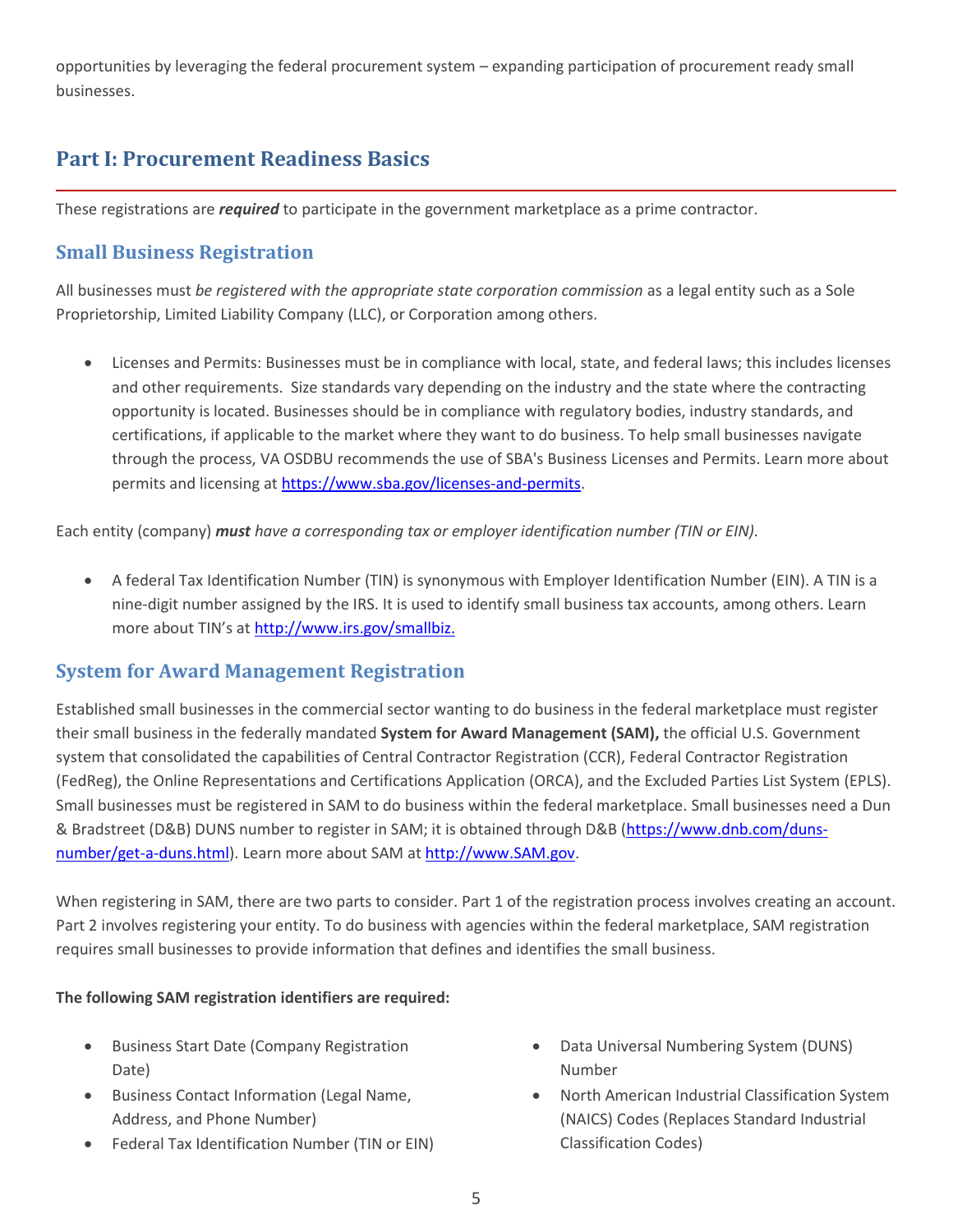- Business Bank Account (Account Number and Routing Number for Electronic Funds Transfer)
- Automated Clearing House (ACH) Account (If you take credit cards – GSA Smart Pay)
- **The following identifiers are optional:**

• Small Business Certifications (As categorized by the Small Business Administration)

- Your Product Service Codes (PSCs) or Federal Supply Codes (FSCs); refer to the same codes used interchangeably. Learn more about PSCs/FSCs at [http://www.fpds.gov](http://www.fpds.gov/) or https://www.acquisition.gov/?q=Acquisition Systems.
- SBA's Dynamic Small Business Search (DSBS) is used by the government to search for procurement information. Businesses can be searched for by location, ownership data, federal certifications, NAICS, and business type, among others. Learn more about DSBS at [http://dsbs.sba.gov/dsbs/search/dsp\\_dsbs.cfm](http://dsbs.sba.gov/dsbs/search/dsp_dsbs.cfm) or [https://www.sba.gov/content/federal-contracting-resources-small-businesses.](https://www.sba.gov/content/federal-contracting-resources-small-businesses)

#### **The following identifier will be provided once registered in SAM:**

• Your Commercial and Government Entity (CAGE) Code [http://www.dlis.dla.mil/cage\\_welcome.asp](http://www.dlis.dla.mil/cage_welcome.asp)

A **CAGE Code** is a five-character ID number used to identify your small business. The code may be used for a facility clearance, or a pre-award survey. It is important to note that small businesses do not need to have a CAGE code prior to registration. Once small businesses complete the registration application and submit it for processing, information is automatically sent to the Defense Logistics Agency (DLA) for CAGE Code assignment. Once the CAGE Code has been assigned, your code will be automatically entered into your SAM account.

In addition to the company's legal name as registered with the state corporation commission and the corresponding TIN/EIN registered with the IRS, the following list identifies items of additional information required to register in SAM:

- A DUNS Number is needed to identify your small business. A DUNS Number to a business is no different than a Social-Security number to an individual. It is a 9-digit number issued and maintained by Dunn & Bradstreet (D&B). It is used to verify the existence of a business entity globally. D&B assigns DUNS numbers for each physical location of a business. Learn more about DUNS Numbers at [http://fedgov.dnb.com/webform.](http://fedgov.dnb.com/webform)
- A NAICS Code is used by the federal government to classify businesses for the purpose of determining their eligibility to bid on certain contracts. Learn more about NAICS Codes at [http://www.census.gov/eos/www/naics.](http://www.census.gov/eos/www/naics/)

#### **Important elements small businesses should be aware of are:**

- Ensure that your performance history is up to date
- Keep your SAM account information updated, including contact information
- Register in DSBS through SAM but only if the small business certification portion has been completed
- SAM should be fully completed and approved for public viewing

You can update your SAM registration at any moment to include new information, such as an SBA small business certification. Once certification selection is submitted, you will receive a link to register.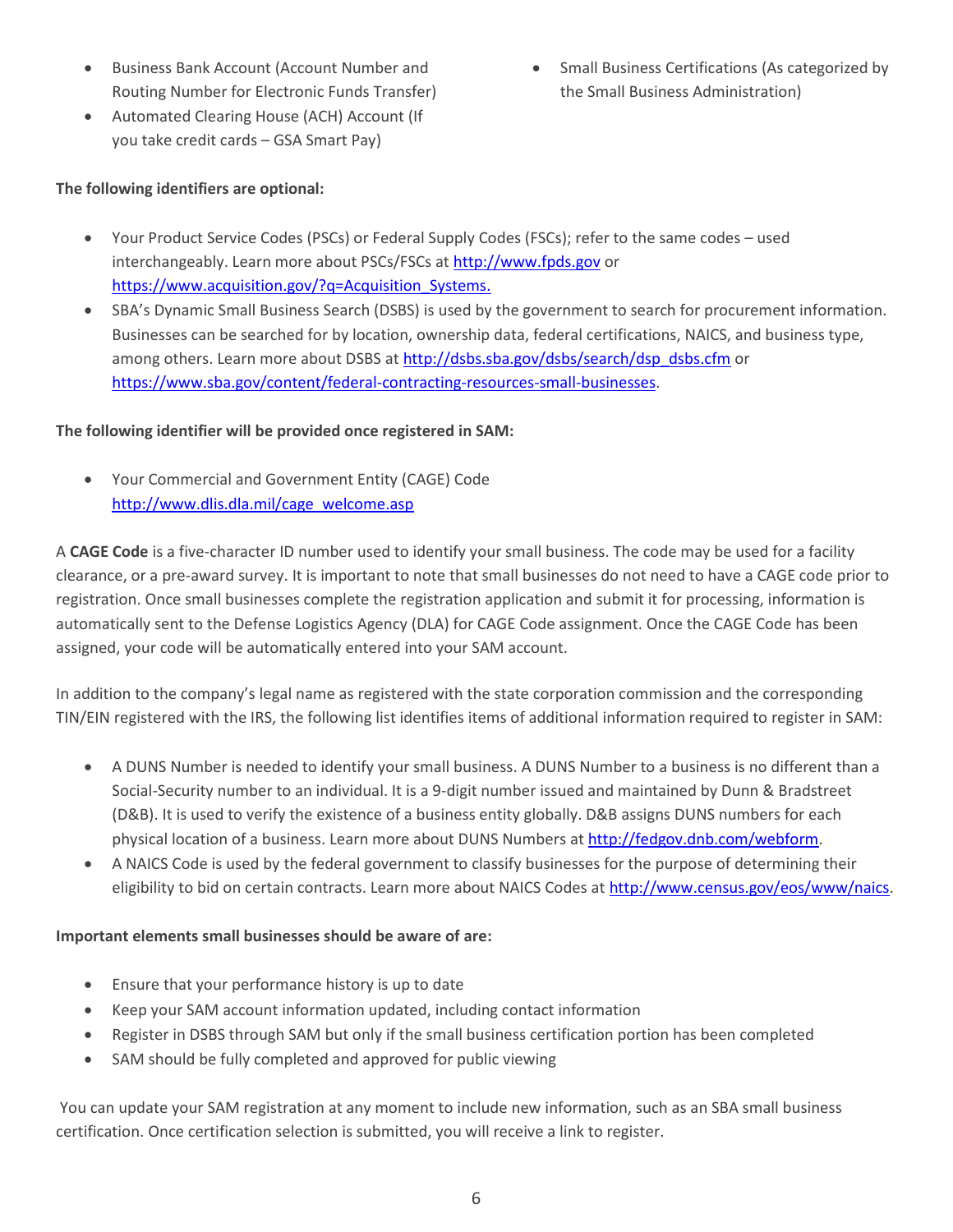## <span id="page-6-0"></span>**Part II. Procurement Readiness Recommendations**

These are marketing strategies and actions that may increase the *probability* of successfully participating in the government marketplace.

Registering in federal Web sites may help increase visibility to small businesses wanting to do business with the federal government. An important step is to ensure that your capability statement and your small business Web site are current and inviting to the reader, specifically the PDM.

#### <span id="page-6-1"></span>**Capabilities Statement**

**Capabilities Statement** is a business resume that can be presented to a PDM to identify the business' capabilities. The following key points should be considered when preparing your capability statement:

- It is your business resume it is your first impression
- If prepared well, it will help you make your small business stand out
- It is usually no more than two pages it should reflect your 30-second elevator speech

Your local PTAC offers courses on how to create capability statements. Learn more about creating a capability statement at [http://www.aptac-us.org/capabilities-statements-for-government-contracting.](http://www.aptac-us.org/capabilities-statements-for-government-contracting/)

#### **A Capabilities Statement should include the following:**

- Company Overview
- CAGE Code (identifies SAM registration)
- VA Center for Verification and Evaluation (CVE) verification logo (if applicable)
- Contact Information
- Core Capabilities
- NAICS Codes and Products/Services Offered
- Project Descriptions
- Certifications/Credentials
- Current and previous business partners/clients
- Company Website

## <span id="page-6-2"></span>**Company Website**

A small businesses **company web site** is another key component that will help increase visibility. It allows PDMs to learn more about the small business, its capabilities, and its performance history - before face-to-face contact is made. Important factors to consider when building your corporate Web site are:

• **Customize Web site home page to meet requirements:** It is recommended that small businesses consistently update the home page of their website, so it reflects accurate capabilities and past performance relating to procurement opportunities you are looking for. Make it easy for PDMs to find, navigate, and understand your business information.

- Socioeconomic Information
- Testimonials(optional)
- National Institute of Governmental Purchasing (NIGP) Codes (used for State and Local Gov't Contracting opportunities)
- Awards & Recognition (optional)Performance History Evaluations (optional)
- Contract Vehicles (Federal Supply Schedule, Blanquette Purchase Agreement, Indefinite Delivery/Indefinite Quantity, etc.)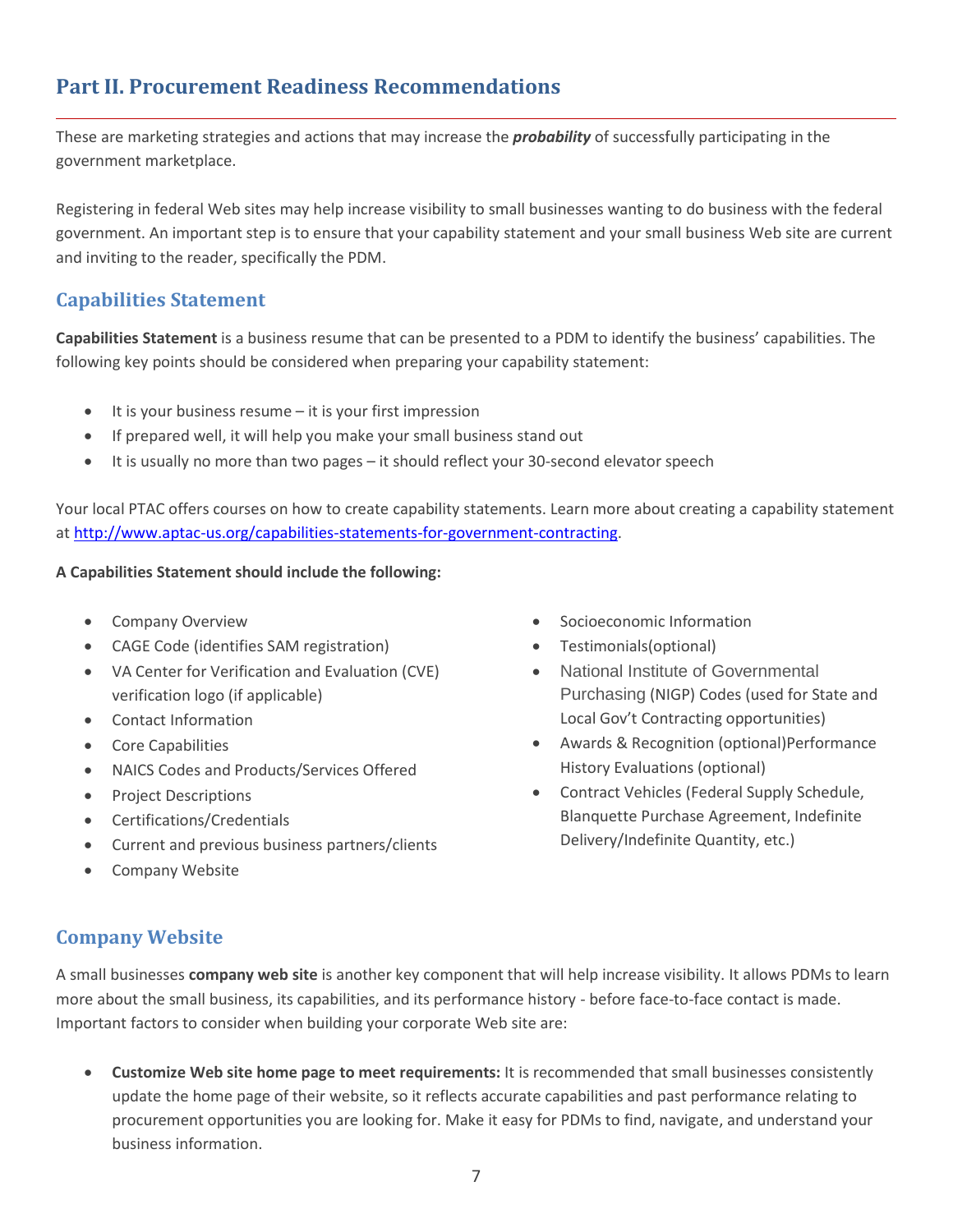• **Electronic communication should be professional:** Sending and receiving business related Emails should be done using your company Email address: it should be an Email address that includes your name and Web site domain such as *your.name@business\_name.com* (e.g., .net, .us, etc.). Do not use web-based Email accounts like Gmail or Hotmail. Using a business Email address is an opportunity to continue building your business' image.

#### **Key Elements of a Web Site**

When building a Web site, there are many online tutorials and tips to read through that can help you plan. To help small businesses understand the basics of a web site, VA OSDBU would like to point out key elements to consider:

#### **1. Plan your web site goal.**

**EXECT Web site Purpose:** The goal of any web site can be easily defined by knowing what you want your web site to do. Are you selling one or more products directly or indirectly to customers? Are you selling one or more services to customers directly or indirectly? Are you advertising your product(s) and/or service(s)? Whichever your purpose, the goal should be to get the visitor to do something; that is - to learn more about you and/or to contact you to discuss a need.

#### **2. Register your domain name.**

• **Domain Selection/Registration:** Choosing a domain name that resembles your company name is often the strategy taken. By doing so, you aide in the effort of building your company's credibility. Another key point by having a domain name that references your company is email – creating a professional means to electronically communicate with potential customers. For example: the use of [john.doe@yourcompany.com](mailto:john.doe@yourcompany.com) (.net), eliminates the need for a third-party email address often created and used through one of the free web-based services; such as Hotmail or Gmail.

#### **3. Choose a reputable hosting company.**

- **Domain Hosting:** The next step after choosing and registering a domain name should be to secure a hosting company. That is, a company that offers a service to host your domain and your web site – once built. Choose one that's reputable – one that minimizes the risk of losing hosting services. Even without a website, hosting allows you to immediately create, use, and access professional email addresses associated with your domain. **Build a visually appealing web site:**
- **Visual Design:** A Web site should be visually appealing to the site visitor and should clearly define what the small business does and what it has done in the past – define its capabilities and past performance. Each section should be easy to read and important information relevant to PDMs should be easy to remember.
	- **-** The use of meaningful visual imagery is one way to emphasize important information.
	- **-** Create a logo that stands out, one that is appealing.
	- **-** Choose font that is easy to read and bode well across various browsers and mobile devices.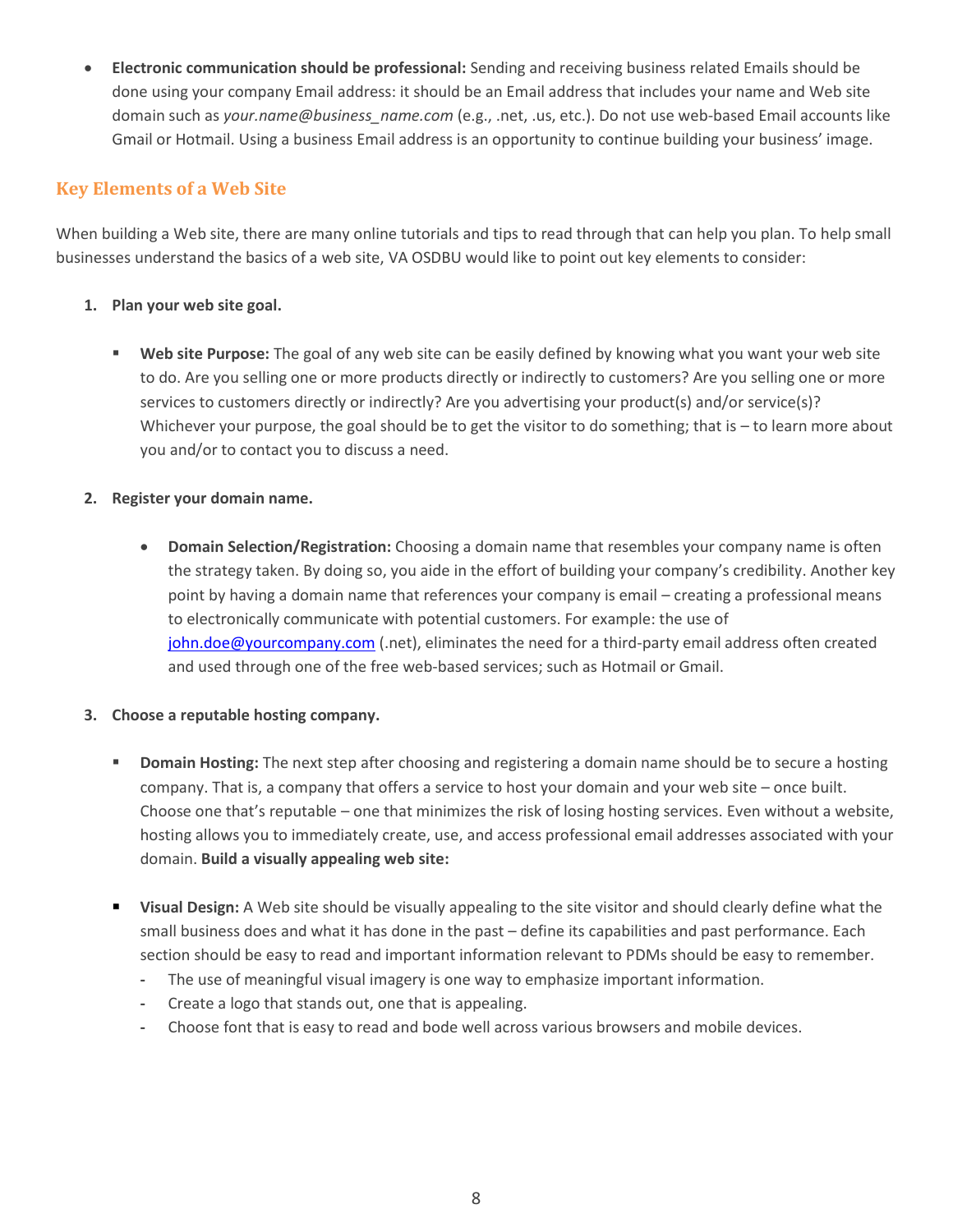#### **4. Choose relevant web site content:**

• **Relevant Content:** Web site content is probably the single most important element of a Web site. Content should be short, well-organized, and current. Most small businesses have a lot they want to say, but relevant information should be easy to find and read. For example: when a PDM wants to learn about a small business wanting to do business within the federal marketplace, the PDM would expect to visit the web site to access your small business capabilities and history information in a timely manner.

#### **5. Ensure that the relevant content is credible:**

**EXP** Credibility: Make sure that the content you present to visitors – especially PDMs – is credible and that you can back it up. Misspelled words as well as inflated capabilities can affect how potential customers perceive you. Present relevant, objective, and accurate information in your website. Make it a positive experience to be remembered.

#### **6. Test the** *functionality* **of the web site.**

- Web site functionality can refer to two differing scenarios:
	- **-** Functionality can refer to the purpose of the web site. Small businesses should make sure that the web site accomplishes the goal you predetermine during the planning phase.
	- **-** Functionality can refer to the ease of navigating through the web site for information. Small businesses should make sure that menu bars, links to pages, and interactive widgets function properly.

#### **7. Test Browser/Mobile Device Adaptability.**

**Responsive Design:** With a variety of browsers (Internet Explorer, Firefox, Chrome, and Safari) and the increased use of mobile devices (smartphones, phablets, and tablets), potential customers can search for businesses and preview web sites at any time. **Become the visitor** – ensure that your website adapts to the platform being used - test your web site – ensure it responds to the environment.

#### **8. Test the** *navigation* **of your web site.**

**Easy Navigation:** Keep it simple! A web site visitor should be able to move through content – from one section to another or from one page to another - as easy as possible and as quickly as possible. Hyperlinks (links) accessed through vertical and/or horizontal menu bars and/or embedded in content should be easy to see and use and tested to make sure they lead potential customers to relevant information.

#### **9. Review, refresh, and revise.**

**EXT** Maintain and update: Once you complete and publish your web site for public viewing, regularly check your web site content to make sure it is always up-to-date. Ensure that it is optimized for search engines and that social media options are available. Social media functionality will add options to communicate with potential customers while simultaneously adding a way to promote your web site.

Based on your online search results for tutorials and tips on building a viable web site, key elements may differ slightly depending on the *function* of the web site.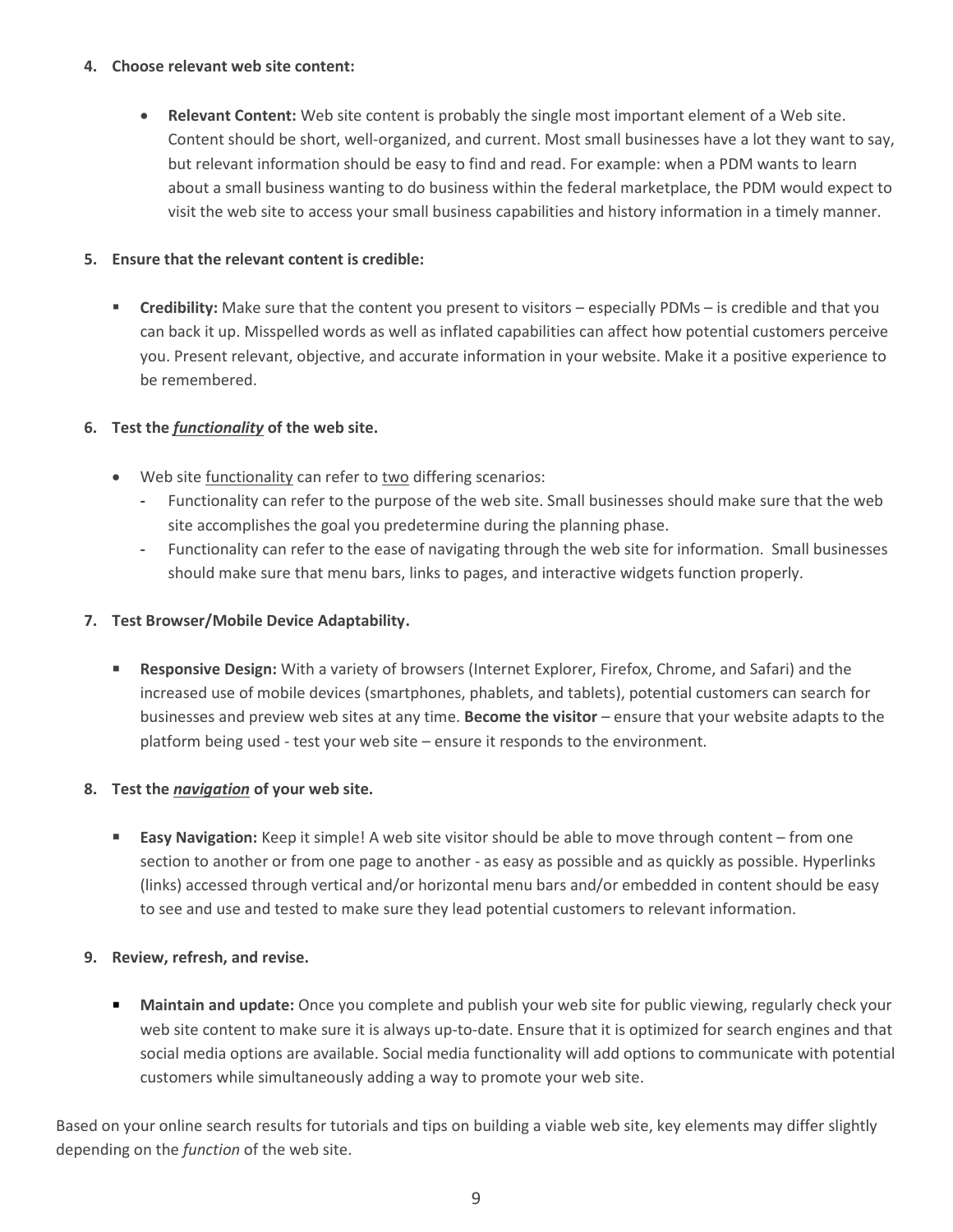## <span id="page-9-0"></span>**Resources Related to Performance History**

**Contractor Performance Assessment Reporting System (CPARS)** is the federal reporting system used by contracting officers to track small business performance on awarded contracts. The information entered, positive or negative, is seen by contracting officers when evaluating a small business's capabilities through SAM. Objective facts and supported program and contract management data is reviewed when determining a small businesses ability to perform. Factors include but are not limited to the following:

- Cost performance reports
- Customer comments
- Quality reviews
- Technical interchange meeting assessments
- Financial solvency assessments
- Construction/production management reviews
- Contractor operations reviews
- Functional performance evaluations
- Earned contract incentives

Small businesses should be aware that information entered into CPARS by federal contracting officers automatically updates into the small businesses entity registration in SAM. Learn more about **CPARS** at [http://www.cpars.gov.](http://www.cpars.gov/)

## <span id="page-9-1"></span>**Part III: Not Procurement Ready?**

The following actions may help small business become procurement ready.

#### <span id="page-9-2"></span>**How Do You Get Started?**

Small businesses getting started in the federal marketplace can gain valuable guidance and support through the **Association of Procurement Technical Assistance Centers (APTAC).** The association, as a whole, oversees over 98 local *Procurement Technical Acquisition Centers (PTACs)* nationwide supporting over 300 local offices. Each PTAC is staffed with dedicated procurement professionals and are available to guide small businesses seeking to compete for opportunities successfully. Learn more about PTAC at [http://www.aptac-us.org/.](http://www.aptac-us.org/)

Another program designed to support small business efforts for competing successfully within the federal marketplace is the **Boots-to-Business** training program initiative launched and managed through the SBA. Small businesses taking advantage of SBA's training program will gain valuable assistance when transitioning from active service to small business ownership or some other self-employment opportunities. Step-by-step, you will learn how to evaluate business concepts – determine which work best for you; and you will gain insight on the knowledge required to develop a business plan. The Boots-to-Business training program focuses on entrepreneurship and provides an in-depth look into writing a business plan and tips and techniques for starting a business. Learn more about Boots-to-Business at [https://www.sba.gov/offices/headquarters/ovbd.](https://www.sba.gov/offices/headquarters/ovbd)

#### <span id="page-9-3"></span>**Increase Competitiveness**

The experience provided by the following actions may assist small businesses with increasing competitiveness to participate in the government marketplace:

• **Subcontract:** As a subcontractor, a small business is contracted to work on a specified federal opportunity through the prime contract awardee. As a subcontractor performing well on the contract, small businesses gain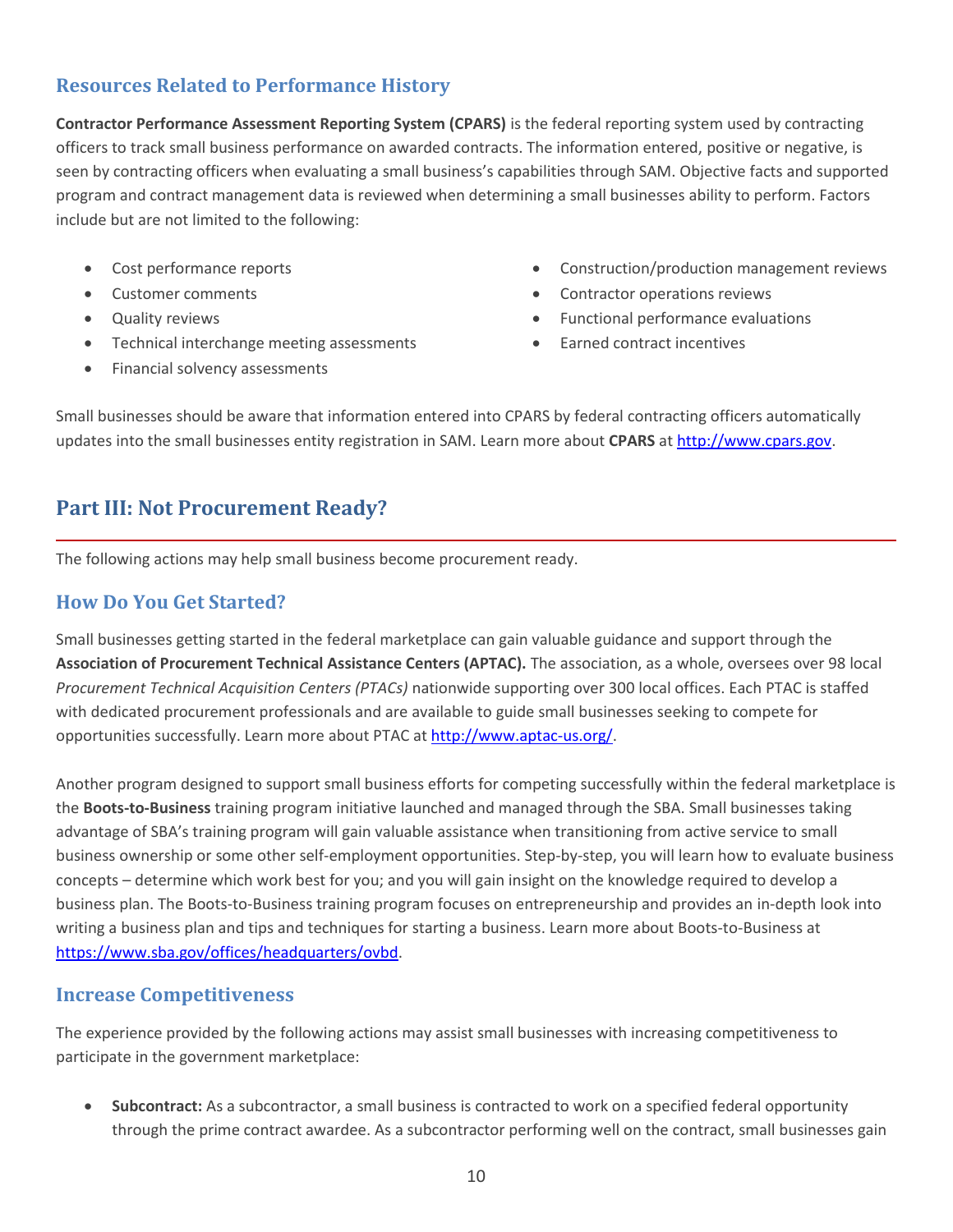the opportunity to build their resume (past performance), increase experience, and gain the confidence of the procurement decision maker when it comes time to evaluate your small business as a prime on future contracting opportunities. SBA's *SUB-Net* is a way of finding subcontracting solicitations and opportunities posted by prime contractors awarded a contract. A good tip that small businesses should know is that prime contract holders of contracts exceeding \$700,000 (\$1.5 million for construction projects) must include a subcontracting plan when proposing itself for the project. Subcontracting plans include all socio-economic small business categories. Learn more about subcontracting opportunities at [https://eweb1.sba.gov/subnet/client/dsp\\_Landing.cfm.](https://eweb1.sba.gov/subnet/client/dsp_Landing.cfm)

- **Partner with other business:** Teaming agreements or "Contractor Team Arrangement," (as used in *FAR. Subpart 9.6—Contractor Team Arrangements*), means an arrangement in which *two or more companies form a partnership or joint venture to act as a potential prime contractor*; or *a potential prime contractor agrees with one or more other companies to have them act as its subcontractors under a specified Government contract or acquisition program.* Types of partnering options include:
	- $\circ$  Teaming agreements are composed of a prime contractor (that completes 51% of the contracts) and one or more subcontractors that will propose to meet the government's need.
	- o Prime contractors could be either large or small businesses.
	- o Subcontracting agreements are an option for small businesses. Specifications vary by industry.
- **Contractors Team Arrangements (CTAs)** are formal agreements provided by the U.S. General Services Administration (GSA). GSA awards contracts to multiple companies supplying comparable products or services. Learn more about GSA schedule solicitations at [http://www.gsa.gov/portal/content/207509.](http://www.gsa.gov/portal/content/207509) By forming a CTA, GSA Schedule contractors can:
	- o Compete for schedule orders for which they wouldn't otherwise qualify.
	- o Take advantage of streamlined acquisition procedures.
	- o Increase their market share and become more competitive.
	- o Reduce risk by sharing responsibilities with other team members.
	- o Focus on the supplies (products) and services that best match their company's resources and strengths.
- Learn more about GSA Schedules at [https://www.gsa.gov/acquisition/purchasing-programs/gsa-schedules.](https://www.gsa.gov/acquisition/purchasing-programs/gsa-schedules)
- **Joint Ventures** allow two or more small businesses the option to combine their expertise in an effort to successfully respond to federal contracting opportunities. Small businesses need to understand that when forming a joint venture, product and/or service expertise is combined in addition to assets, liabilities, financials, and size standards – among other variables. The good thing about a joint venture is that it is not necessarily a permanent option – it can be if the small businesses agree to use the joint venture small business on an asneeded basis. When creating a joint venture, small businesses are creating a new legal entity, either temporary or permanent – and requires its own DUNS number, tax id number, among other items newly formed companies. require. The value in a joint venture is that both prime companies receive the benefit of pastperformance history.

To help minimize time and maximize effort, small businesses can take advantage of procurement options that may better position the small business for supporting more complex contracting opportunities in the future. Suggested activities include: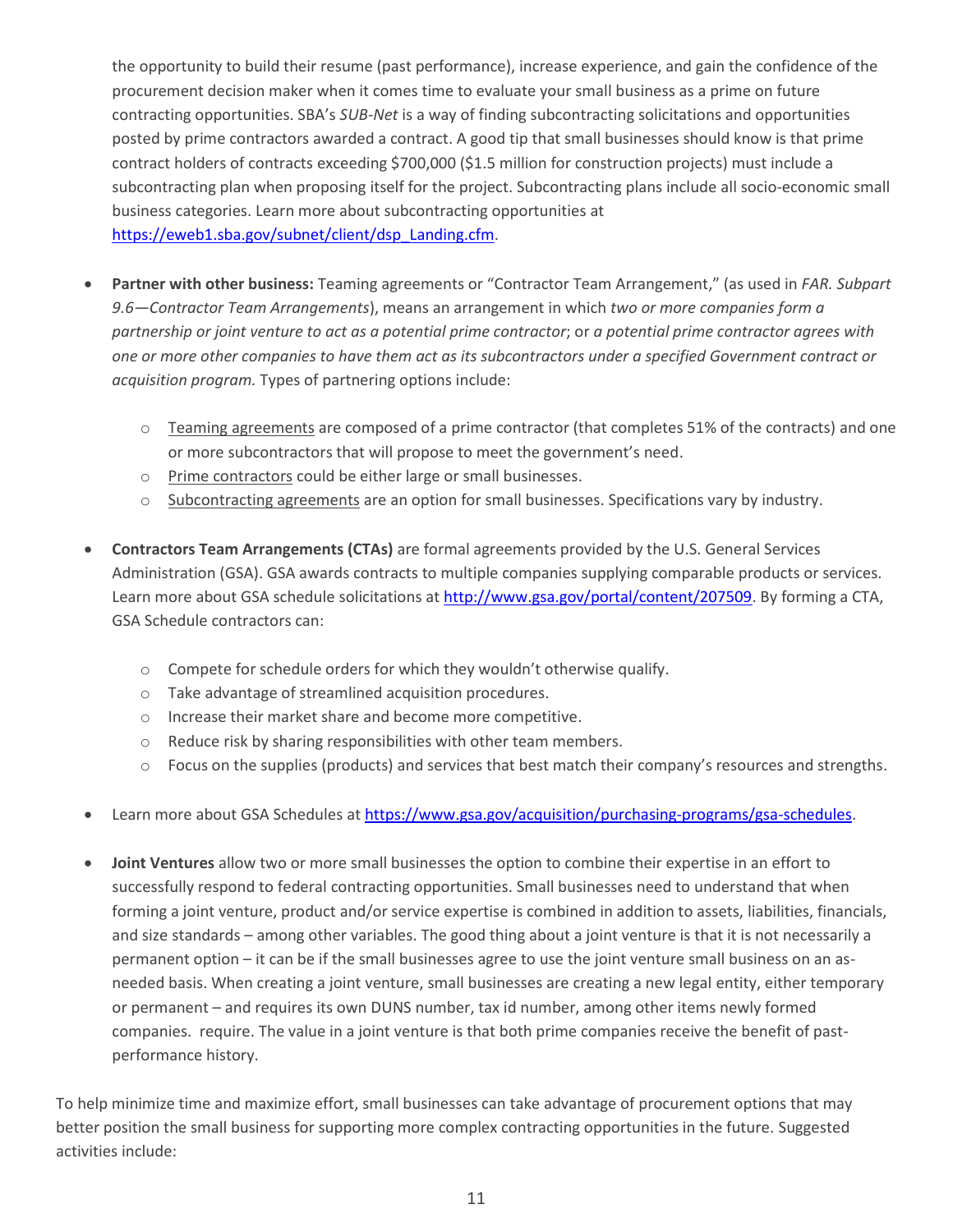- **Gain knowledge through education:** Stay up-to-date with government contracting rules and regulations. It is recommended that education should be ongoing. Attending procurement events – is a way to stay up-to-date. Workshops such as "How to do Business with the Federal Government"; small business summits; and national procurement conferences will also provide small businesses with the opportunity to connect with PDMs.
- **Validate your experience**: Be able to provide documentation that supports your small business capabilities and accomplishments. A current capabilities statement and reference of past performance will assist in validating experience. For those small business new to federal contracting, non-government contracts may provide relevant experience.

Some small businesses share the common objective of receiving federal procurement opportunities. Networking at federal procurement events will help you learn about federal contracting and how your business fits in the federal contracting process. Take advantage of opportunities to learn.

## <span id="page-11-0"></span>**Part IV: Procurement Readiness Differentiators**

These are key considerations to *differentiate* small business from competitors when looking to participate in the government marketplace.

With competition increasing daily, small businesses strive to differentiate themselves. They should be different in areas that matter to the PDM, and specific contracting opportunities.

## <span id="page-11-1"></span>**Differentiator**

Small businesses should strive to be different as it relates to the PDM. In the glossary of terms at the end of this guide small businesses can learn more about performance history specifics that relate to procurement decision makers - *past performance, small business certifications, and certificate of competency are relevant.* 

- **Past performance** outlines your professional qualifications and experiences. Contracting solicitations reference experience; small business past performance is that experience. Performance history is relevant information for future source selection purposes, regarding a contractor's actions under previous work conducted. What you did in the past that makes the PDM want to learn more about your small business, how you performed, and the quality of the work you did. Types of performance history that procurement decision makers look for include:
	- o Documentable and recent performance history as a prime or subcontractor.
	- o Performance history in a similar line of work as the solicitation.
	- $\circ$  Performance history in the government department or agency posting the solicitation.
	- o Performance history that meets the solicitation's other requirements.
	- o Performance history in similar size projects.
- **Small business certifications** like professional certifications, document a special capability or status that helps small businesses compete in the marketplace. Certifications may provide preference to your business when pursuing business opportunities and government contracts, but keep in mind that this alone will not make your business qualified for a specific contract. SBA offers small businesses the opportunity to certify their small business but only if they meet the requirements and size standards; SBA programs include: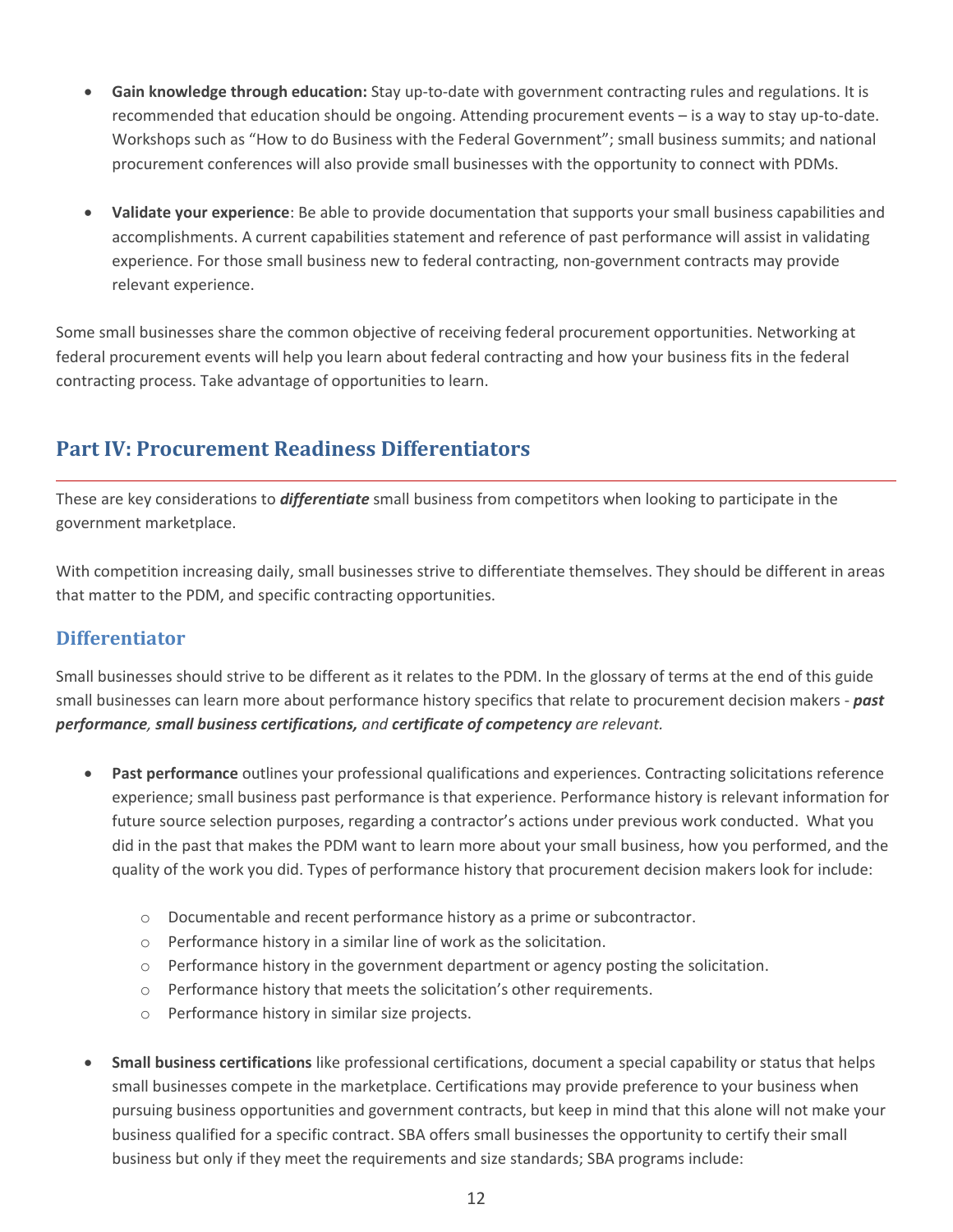- o Service-Disabled Veteran-Owned Small Business.
- o Veteran-Owned Small Business.
- o 8(a) Business Development Program.
- o Historically Underutilized Business Zones (HUBZone) Program.
- o Women-Owned Small Business (WOSB) and Economically Disadvantaged Women-Owned Small Business (EDWOSB) Programs.

Learn more about SBA small business certification programs at [https://www.sba.gov/category/navigation](https://www.sba.gov/category/navigation-structure/contracting/contracting-support-small-businesses)[structure/contracting/contracting-support-small-businesses.](https://www.sba.gov/category/navigation-structure/contracting/contracting-support-small-businesses)

Unlike other agencies within the federal marketplace, to be eligible for SDVOSB and VOSB set aside contracts with VA small businesses must be verified by the **VA Veterans First Verification Program**.

The VA Verification Program doesn't guarantee small business contract awards – but rather, makes them eligible to compete for SDVOSB and VOSB set-aside opportunities. The VA Office of Small and Disadvantaged Business Utilization (OSDBU) Center for Verification and Evaluation (CVE) oversees the verification process.

• The **Certificate of Competency (COC) Program** provides small business the opportunity to appeal a contracting officer's determination that the small business is not 'responsible' – unable to fulfill the requirements of the contracting opportunity for which the small business may have otherwise been awarded. SBA's COC Program allows the small business the opportunity to demonstrate that it is in fact does possess the capability to perform on the specified contract. Once SBA completes its detailed review of the small business and finds it capable to perform on the specific contract, SBA issues a COC to the contracting officer – requiring the contracting officer to reverse the negative decision and award the specified contract to the small business. Learn more about SBA's COC program at [https://www.sba.gov/content/certificate-competency-program.](https://www.sba.gov/content/certificate-competency-program) For additional COC information, feel free to review *FAR Subpart 19.6* at [https://www.acquisition.gov/far/html/Subpart%2019\\_6.html.](https://www.acquisition.gov/far/html/Subpart%2019_6.html)

#### **Additional Differentiators**

- **Business references**: current or past customers can verify how you performed on awarded contracts. Small businesses should include the company name and identify a point of contact, along information; facility or agency with which it worked; description of project; and dollar amount of the contract, which is preferred but not required.
- **ISO 9000/9001 Certifications**: ISO 9000 is a series of standards, developed and published by the International Organization for Standardization (ISO), that define, establish, and maintain an effective quality assurance system for manufacturing and service industries. Small businesses are recognized for the field they are certified in. Learn more about ISO 9000/9001 at [http://www.iso.org/iso/home.htm.](http://www.iso.org/iso/home.htm)
- **Industry Awards/Recognition:** Industry awards for quality performance and positive write-ups in professional trade publications, newspapers, and magazines (print and/or web).
- **Capability Maturity Model Integration (CMMI®):** Through the Capability Maturity Model Integration (CMMI®) Institute, a small business gains access to a comprehensive model that defines the elements required to develop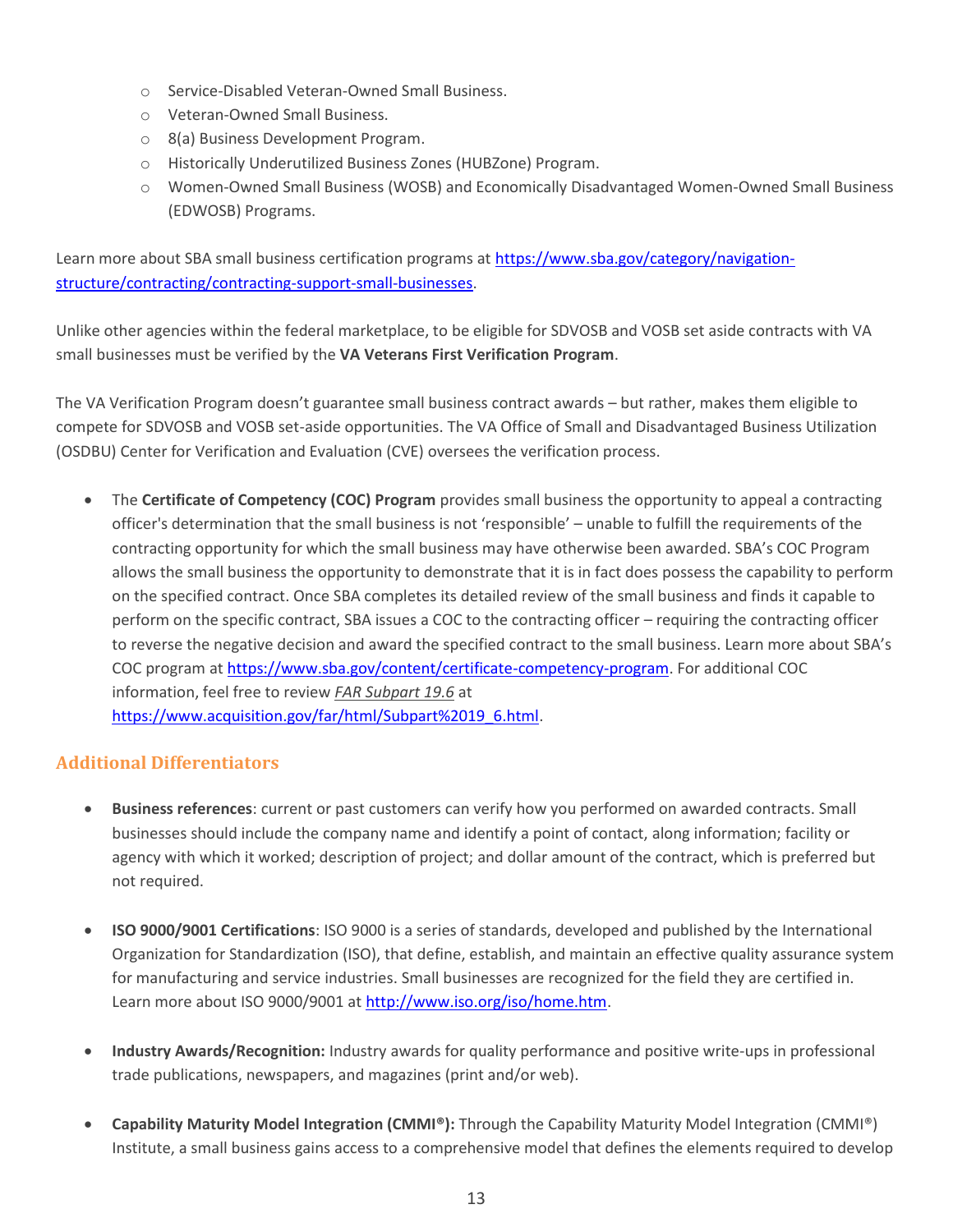outstanding products and services. Small businesses achieving a maturity level rating earn the right to showcase a certification that demonstrates to potential customer - its culture of excellence. CMMI offers appraisals, team partnering, trainings, and certifications for development, acquisition, and services. Each completed component within each of the three maturity practices carry a rating – the higher the rating, the better. Learn more about CMMI at [http://cmmiinstitute.com.](http://cmmiinstitute.com/)

## <span id="page-13-0"></span>**Part V: Procurement Readiness Eligibility**

This section provides information on resources that may help small businesses improve procurement readiness.

## <span id="page-13-1"></span>**Small Business Eligibility for Set-Asides**

Eligibility for small business set-asides varies depending on the industry in which the small business wants to do business, which is identified by the NAICS Code. Size standards determine eligibility for set-asides and represent the largest size a small business can be, including its subsidiaries and affiliates, to remain eligible for a small business government set-aside contract. In addition to the NAICS, SBA requests documentation to identify the business' employee count and/or average revenue during its previous three years as documented in the business tax returns. In summary:

- Each Request for Quotation (RFQ) or Request for Proposal (RFP) is assigned a NAICS code
- Firms must be small for the NAICS in which they want to do business. The NAICS must be shown in the business' SAM profile.

Learn more about small business eligibility requirements provided by the Small Business Administration at [https://www.sba.gov/category/navigation-structure/contracting/contracting-officials/small-business-size-standards.](https://www.sba.gov/category/navigation-structure/contracting/contracting-officials/small-business-size-standards)

## <span id="page-13-2"></span>**Small Business Bonding Capacity**

Small businesses should recognize that **bonding capacity** can influence their eligibility to bid on a contract. A **surety bond (bonding capacity)** could be required when bidding on large contracts, especially for construction projects. Many service contracts, and occasionally supply contracts, also require surety bonds:

- A **surety bond** is a document signed by the contractor and the surety company that assures the project owner that the contract will be completed.
- A **surety bond** is required by any federal construction contract valued at \$150,000 or more when bidding or as a condition of contract award. SBA guarantees bid, performance and payment bonds are issued by surety companies.

Learn more about SBAs Surety Bond Program at<http://www.sba.gov/surety-bonds.>

## <span id="page-13-3"></span>**Small Business Auditing Guidelines**

The **Defense Contract Audit Agency (DCAA)** primarily oversees contracting audits of proposals and/or claims submitted by small and/or large businesses that do business with the Department of Defense (DoD). DCAA also offers auditing services to other federal agencies in an effort to help minimize risk for all parties involved in the procurement process. In an effort to perform unbiased audits, audits are done by independent DoD contractors. Government acquisition officials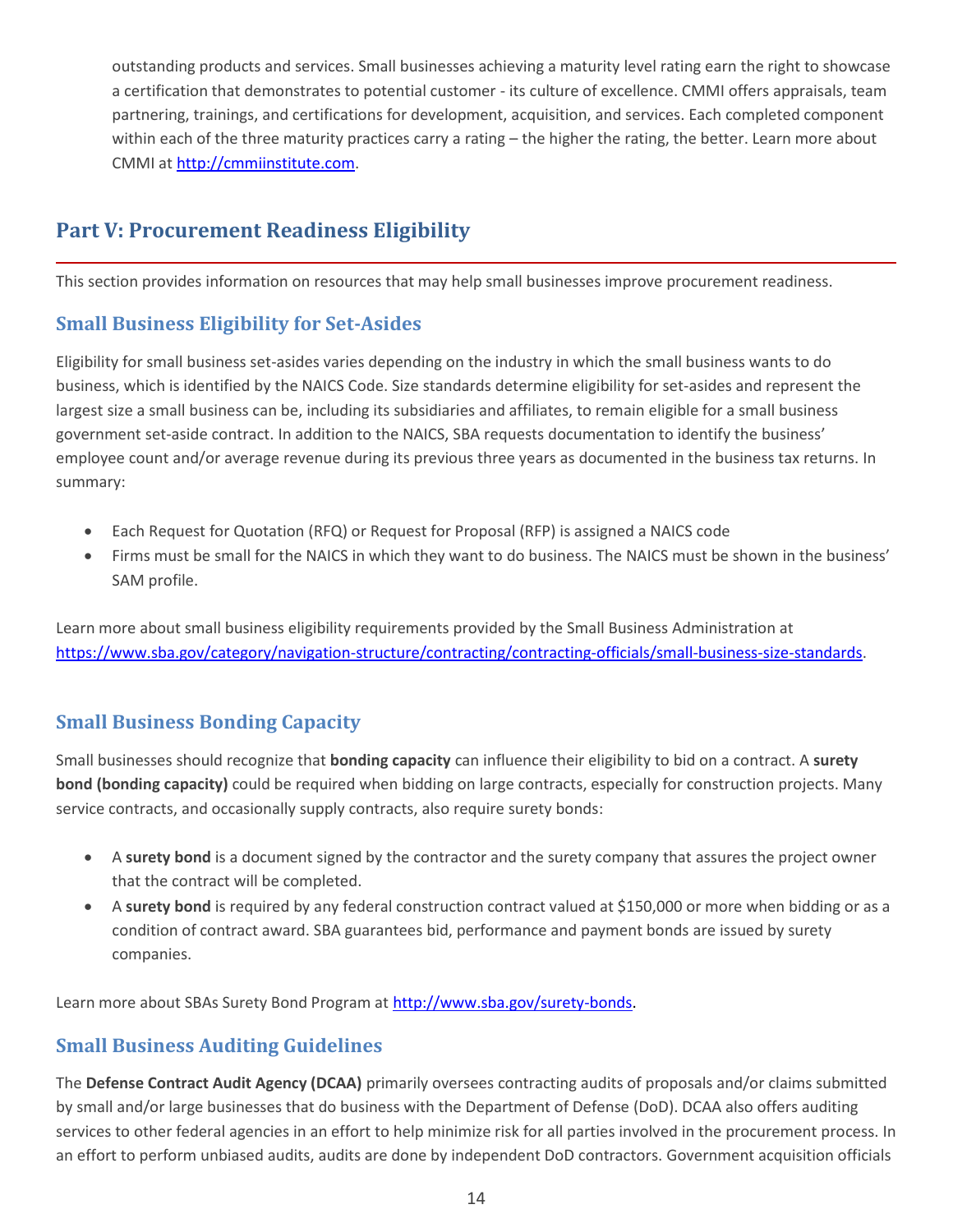can request DCAA audit services based on contracting needs. DoD audit services include but are not limited to the following:

- Pre-award Contracts
- Post-award Contracts
- **Business Systems**
- Negotiation Assistance

Certified accounting is not required for contracts at or below the simplified acquisition threshold (SAT) - \$250,000; but are required in many instances for contracts larger than the SAT, as outlined in FAR Subpart 15.403 Obtaining Certified Cost or Pricing Data. Learn more about FAR Subpart 15.403 at [https://www.acquisition.gov/far/html/Subpart%2015\\_4.html.](https://www.acquisition.gov/far/html/Subpart%2015_4.html) It is important for first-time contractors to make sure their accounting systems are compliant with generally accepted accounting principles (GAAP). Small businesses are encouraged to also review VA Acquisition Regulations (VAAR) Part 831 – Contract Cost Principles and Procedures at [https://www.va.gov/oal/library/vaar/vaar831.asp.](https://www.va.gov/oal/library/vaar/vaar831.asp) Learn more about the Defense Contract Audit Agency at [http://www.dcaa.mil/.](http://www.dcaa.mil/)

Because of how detailed and time consuming an audit can be, contractor's proposals, claims, and/or submissions should be reviewed before submitting the documentation for audit purposes – ensure that all documentation has been completed. Learn about requesting an audit at [https://www.dcaa.mil/Home/RequestAnAudit.](https://www.dcaa.mil/Home/RequestAnAudit)

## <span id="page-14-0"></span>**Part VI: Procurement Readiness and the Department of Veterans Affairs**

The following information provides small business with a brief overview on doing business with the Department of Veterans Affairs (VA) and being procurement ready for socioeconomic set-asides, to include VA's VOSB and SDVOSB.

## <span id="page-14-1"></span>**VA Office of Small and Disadvantaged Business Utilization**

VA Office of Small and Disadvantaged Business Utilization (VA OSDBU) provides guidance, information, and resources to help small businesses learn how to take advantage of VA contracting opportunities. Its mission is to "enable Veterans to gain access to economic opportunities by leveraging the federal procurement system and expanding participation of procurement ready small businesses."

**OSDBU initiates programs that focus on bridging the gap between procurement ready small businesses and contracting opportunities, ultimately helping small and Veteran-owned businesses contribute most effectively to the mission of VA.**

- [Service-Disabled Veteran-Owned Small Business](http://www.va.gov/osdbu/programs/sdvosb.asp) (SDVOSB)
- [Veteran-Owned Small Business](http://www.va.gov/osdbu/programs/vosb.asp) (VOSB)
- [8\(a\) Business Development](http://www.va.gov/osdbu/programs/8a.asp)
- [Historically Underutilized Business Zones](http://www.va.gov/osdbu/programs/hubzone.asp) (HUBZone)
- [Small Disadvantaged Business Program](http://www.va.gov/osdbu/programs/sdbp.asp)
- [Women-Owned Small Business](http://www.va.gov/osdbu/programs/wosb.asp)
- [Subcontracting](http://www.va.gov/osdbu/programs/subcontracting.asp)

Learn more about VA Small Business Programs at [http://www.va.gov/osdbu/programs.](http://www.va.gov/osdbu/programs/)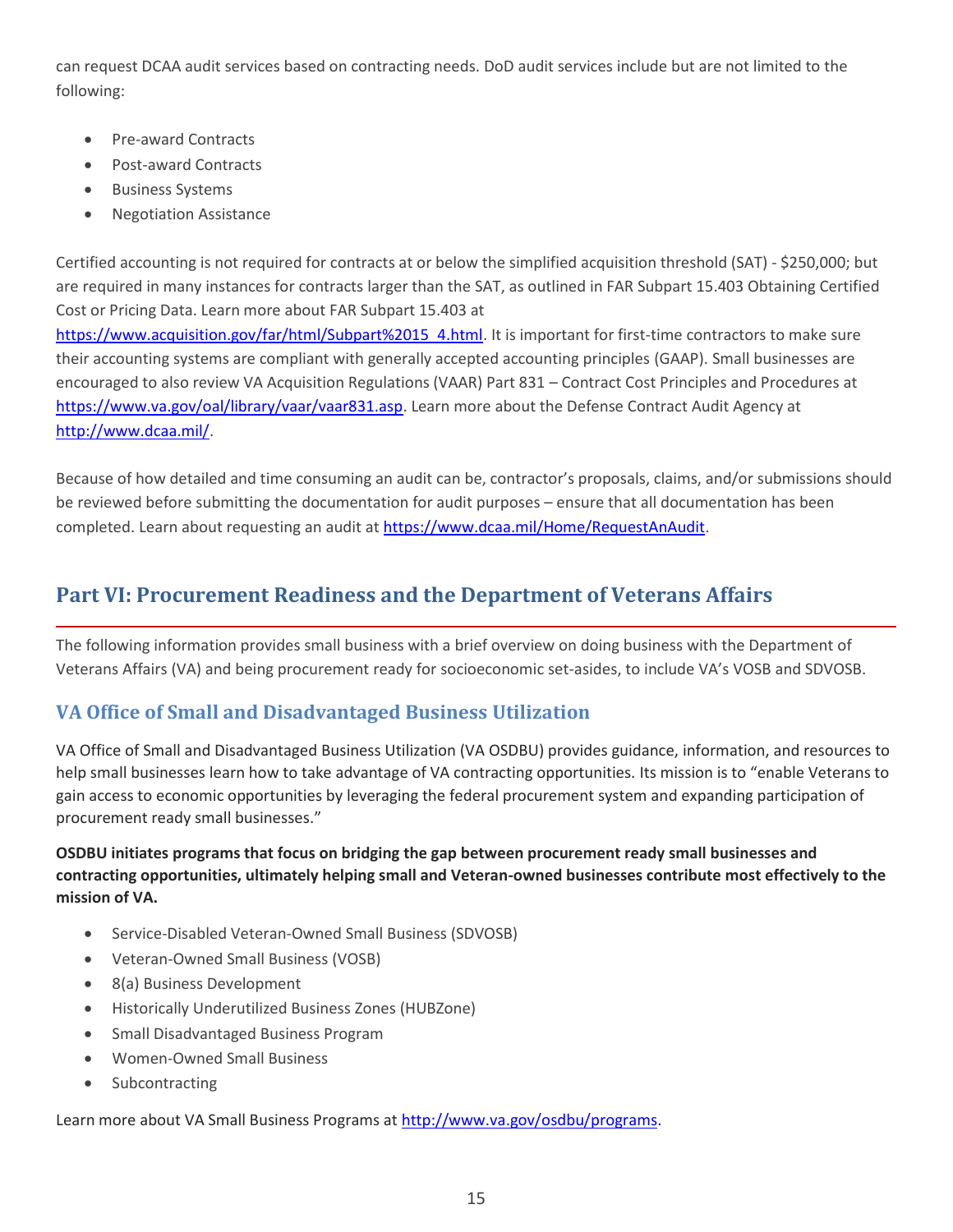VA verified VOSBs and SDVOSBs are listed in the VetBiz Vendor Information Pages database. Being verified by VA and listed in VetBiz, makes SDVOSBs and VOSBs eligible to bid on VA set-aside procurement opportunities for these socioeconomic groups. Learn more about VetBiz at [http://www.vip.vetbiz.gov.](http://www.vip.vetbiz.gov/)

The **Veterans First Contracting Program (Vets First)** provides VA the unique authority to award set-aside and sole source contracting opportunities to procurement ready - VA verified SDVOSB and VOSB firms. Learn more about Public Law 109-461 a[t http://www.va.gov/ogc/docs/pl109-461.pdf.](http://www.va.gov/ogc/docs/pl109-461.pdf)

## <span id="page-15-0"></span>**Networking and Procurement Readiness Events**

Procurement events are held to assist small businesses to navigate and learn how to do business in the federal marketplace. VA encourages small businesses to attend and take advantage of as many events as possible in order to assure their small business procurement readiness status.

- To learn more about VA OSDBU events, visit [https://www.va.gov/osdbu/calendar.aspT](https://www.va.gov/osdbu/calendar.asp)o learn more about PTAC events, visi[t http://www.aptac-us.org/contracting-assistance/ptac-training-events.](http://www.aptac-us.org/contracting-assistance/ptac-training-events)
- To learn more about SBA events, visit [https://www.sba.gov/tools/events.](https://www.sba.gov/tools/events)

#### *No matter how small your business is, VA is a potential customer.*

- Learn more about Doing Business with VA web page at [http://www.va.gov/osdbu/library/dbwva.asp.](http://www.va.gov/osdbu/library/dbwva.asp)
- To download a copy of the VA OSDBU Doing Business with VA Reference Guide (Abridged Version), go to [http://www.va.gov/osdbu/docs/DoingBusinessWithVA\\_ReferenceGuide.pdf.](http://www.va.gov/osdbu/docs/DoingBusinessWithVA_ReferenceGuide.pdf)

To download a copy of the VA OSDBU Doing Business with VA Reference Guide (Expanded Version), go to [https://www.va.gov/osdbu/docs/doingBusinessWithVA\\_ReferenceGuideFULL.pdf](https://www.va.gov/osdbu/docs/doingBusinessWithVA_ReferenceGuideFULL.pdf)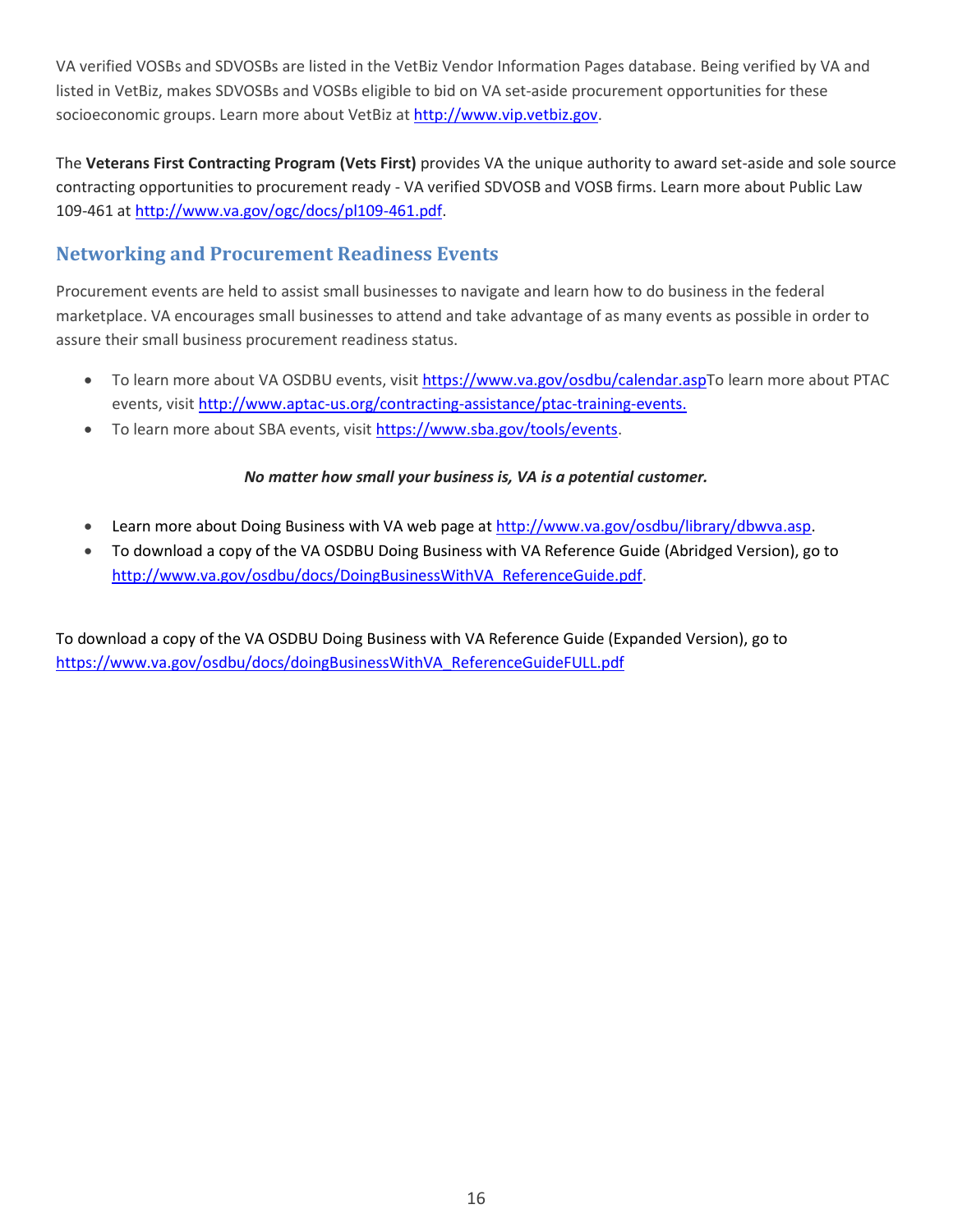## <span id="page-16-0"></span>**Part VII: Procurement Ready Contracting Strategies**

This section lists web portals where procurement ready small businesses can find contracting opportunities.

By taking advantage of small contracting opportunities, small business can get a better position to compete for more complex opportunities in the future.

• **Look for micro-purchases** or federal procurement opportunities below \$10,000. These purchases are made using credit cards by authorized federal staff. Small businesses who accept credit cards are already eligible to accept government-wide micro-purchase payments. Learn more about the GSA Smart Pay program at [https://smartpay.gsa.gov/businesses-vendors.](https://smartpay.gsa.gov/businesses-vendors)

To learn about agency specific micro-purchases, get to know Small Business Liaisons (SBLs) at agencies within the federal marketplace.

• **Compete for Simplified Acquisition Threshold Contracts (SATCs)** which includes some procurement opportunities between \$10,000 and \$250,000 – the threshold or ceiling of this contract type. In some instances, contracting officers are required to use small business services for SATCs. Learn more about Simplified Acquisition Procedures, Simplified Acquisition Threshold Contracts, and at [https://www.acquisition.gov/?q=/browse/far/13.](https://www.acquisition.gov/?q=/browse/far/13)

To learn about VA specific contracting opportunities, visit the VA Forecast of Contracting Opportunities (FCO) web portal.

• **VA Forecast of Contracting Opportunities (FCO)** is a forecast of VA's estimate of procurement opportunities during a specific fiscal year, current and future. The information is published for planning purposes only and is not an invitation for bids, a request for proposals, or a commitment by VA to purchase products or services. Each acquisition is based on the best information available at the time of publication and may be revised or canceled. Learn more about VA Forecast of Contracting Opportunities (FCO) at [https://www.vendorportal.ecms.va.gov/eVP/fco/FCO.aspx.](https://www.vendorportal.ecms.va.gov/eVP/fco/FCO.aspx)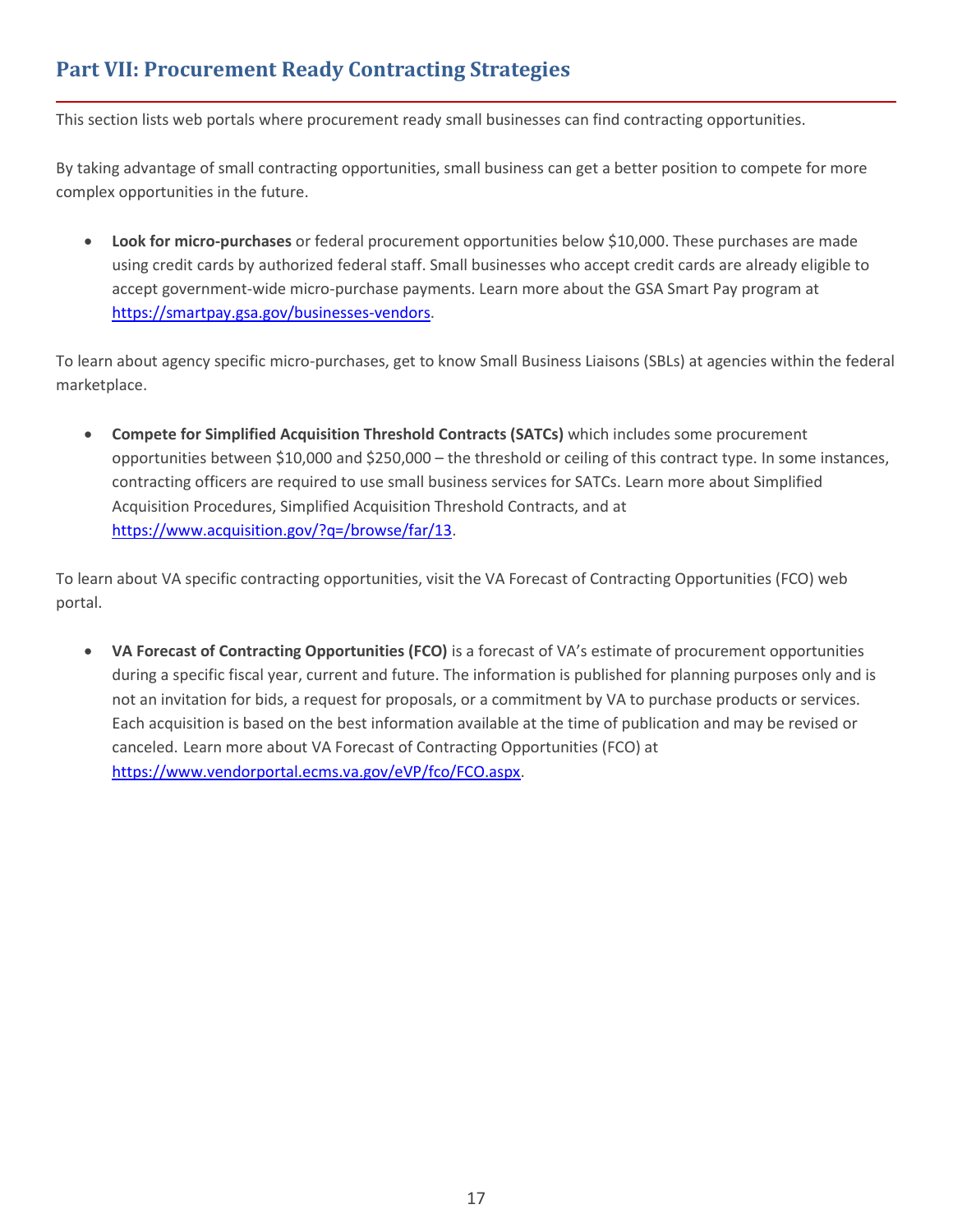## <span id="page-17-0"></span>**Part VIII: Procurement Readiness Checklist**

This section provides small businesses with a procurement readiness checklist that identifies the elements necessary to become procurement ready.

#### <span id="page-17-1"></span>**Checklist Items**

The following small business procurement readiness checklist is intended to help small businesses to determine its readiness level to compete in the federal contracting market place. Small businesses should research each point to ensure they understand what each point refers to and how it relates to their status.

- ✓ Performance History
- ✓ Capability Statement
- ✓ System for Award Management (SAM)
- ✓ Dun & Bradstreet Number (DUNS)
- ✓ FPDS Account
- $\checkmark$  Apply for a Government Schedule, if eligible
- ✓ NAICS Codes & Size
- ✓ Dynamic Small Business Search
- <span id="page-17-2"></span>✓ Corporate Website
- ✓ Certifications for Small Business
- ✓ Credit Card acceptance
- ✓ Contact information including telephone number and Email address
- ✓ Licenses
- ✓ Bonding Capacity
- ✓ Industry/Procurement Specific Certifications
- ✓ Products must meet Trade Agreement Act
- $\checkmark$  Knowledge about the buyer

#### **Notes**

The procurement readiness checklist provided herein is intended guide small businesses in the process of becoming eligible to bid on federal marketplace agency set-asides. It does not denote a complete list as each small business varies.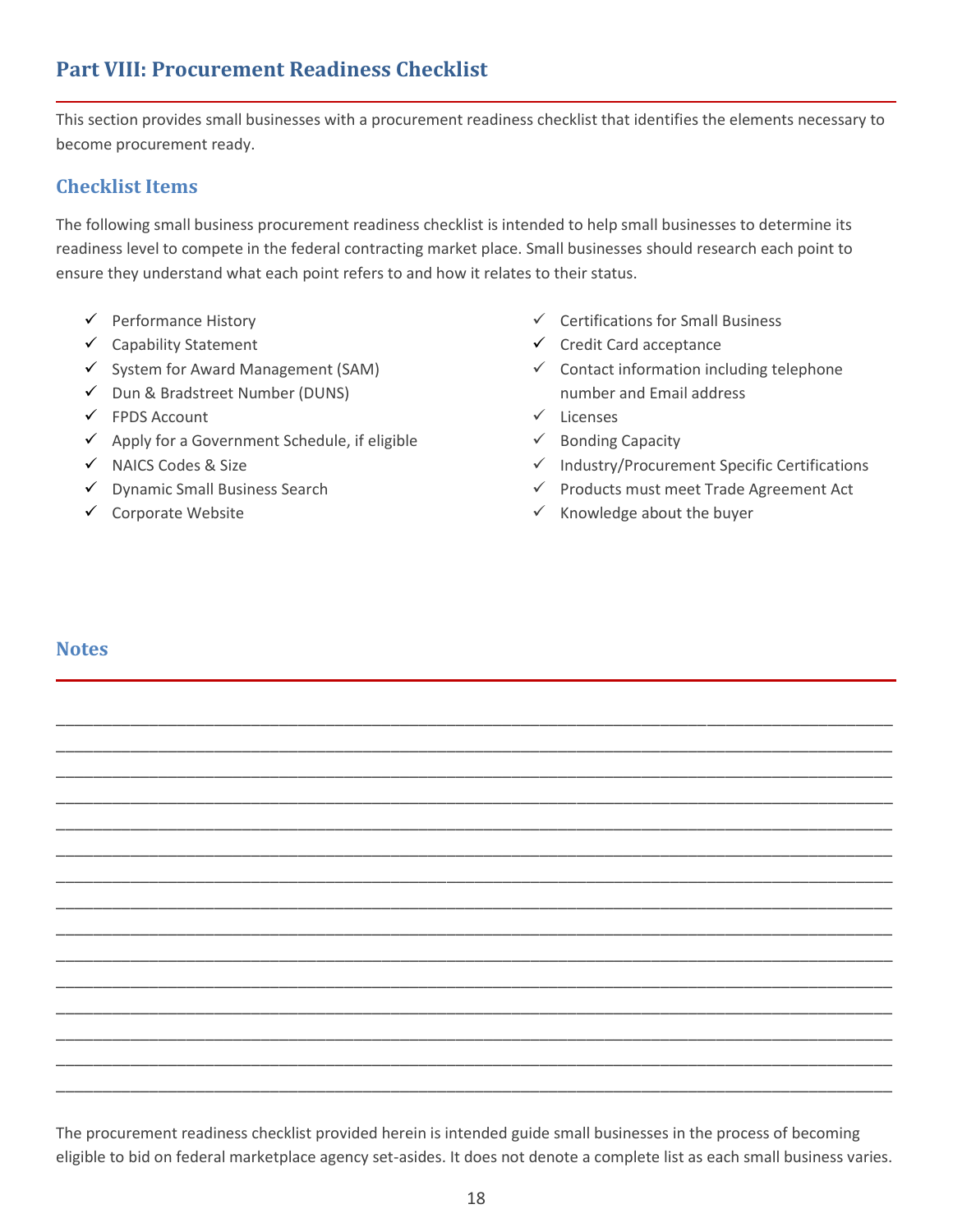## <span id="page-18-0"></span>**Part IX: Glossary/Acronyms**

This section provides a glossary of commonly used terms within the federal marketplace.

#### <span id="page-18-1"></span>**Glossary**

- **Agency Procurement Readiness:** Small business eligibility for agency specific set-aside opportunities.
- **Data Universal Numbering System (DUNS) Number:** a unique, non-indicative 9-digit identifier (number) issued and maintained by **Dun & Bradstreet (D&B)** that verifies the existence of a business entity globally. Learn more a[t http://www.DANDB.com.](http://www.dandb.com/) Get a DUNS number a[t https://www.dnb.com/duns-number/get-a-duns.html.](https://www.dnb.com/duns-number/get-a-duns.html) Update your Dun & Bradstreet profile at [https://iupdate.dnb.com/iUpdate/viewiUpdateHome.htm.](https://iupdate.dnb.com/iUpdate/viewiUpdateHome.htm)
- **Dynamic Small Business Search (DSBS):** It is used by the government to search for small business procurement information. Businesses can be searched by different criteria such as location, ownership data, federal certifications, NAICS, and business type, among others. Learn more at [http://dsbs.sba.gov/dsbs/search/dsp\\_dsbs.cfm.](http://dsbs.sba.gov/dsbs/search/dsp_dsbs.cfm)
- **NAICS Codes** are six-digit codes used for classifying business establishments and industries that small business use to identify business with the government. Learn more at [http://www.Census.gov.](http://www.census.gov/)
- **Performance History:** Professional qualifications, experience, and acceptable and related performance history specific to each solicitation; where performance history may include:
	- o Record of conforming to contract requirements and to standards of good workmanship
	- o Record of forecasting and controlling costs
	- o Adherence to contract schedules, including the administrative aspects of performance
	- o History of reasonable and cooperative behavior and commitment to customer satisfaction
	- $\circ$  Record of integrity and business ethics, and generally, the contractor's business-like concern for the interest of the customer. (FAR Subpart 42.15—Contractor Performance Information; 42.1501-General)
	- o For specific policy on how to prepare performance history, see FAR Subpart 42.1502-Policy.
	- o Demonstrate the capability to fulfill requirements or similar requirements for similar dollar value.
	- o References
- **Procurement Readiness:** Capable of participating effectively in the government marketplace.
- **System for Award Management (SAM):** The Official U.S. Government system that consolidated the capabilities of CCR/FedReg, ORCA, and EPLS. Learn more at [http://www.SAM.gov.](http://www.sam.gov/)
- **VA Forecast of Contracting Opportunities (FCO):** VAs best estimate of procurement opportunities during current and future fiscal years. The information is published for planning purposes only. Each acquisition is based on the best information available at the time of publication and may be revised or canceled. Learn more about VA FCO's at [https://www.vendorportal.ecms.va.gov/eVP/fco/FCO.aspx.](https://www.vendorportal.ecms.va.gov/eVP/fco/FCO.aspx)
- **Vendor Information Pages (VIP):** A VA online database that lists businesses that have been verified as 51% or more owned and controlled by Veterans or service-disabled Veterans. Registered VOSB and SDVOSB are able to compete for sole source procurement opportunities with VA. Learn more about VA's verification program at [http://www.vip.VetBiz.va.gov.](http://www.vip.vetbiz.va.gov/)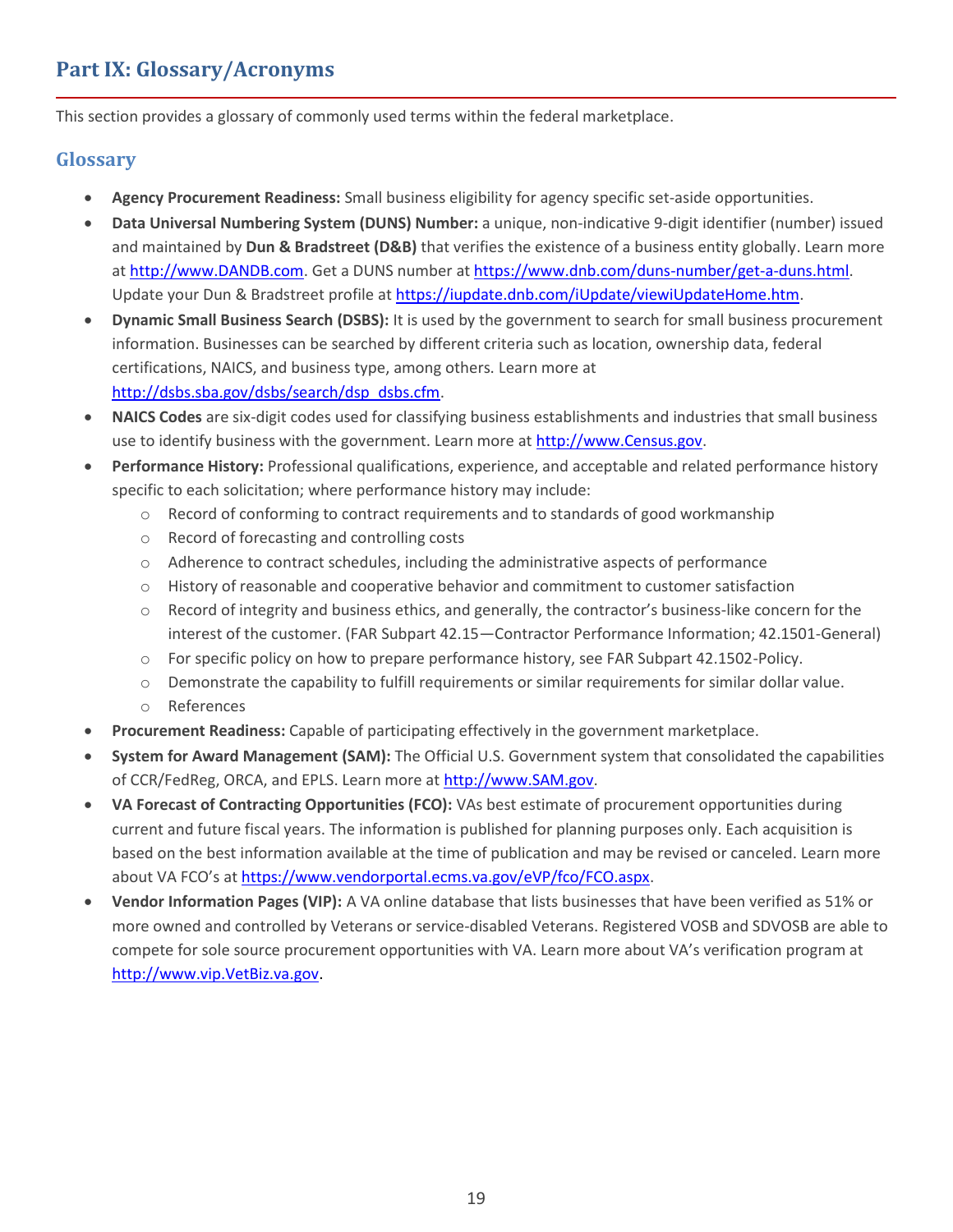## <span id="page-19-0"></span>**Small Business Acronyms**

- **ACH:** Automated Clearing House
- **APTAC:** Association of Procurement Technical Assistance Centers
- **CAGE:** Commercial and Government Entity Code
- **COC:** Certificate of Competency
- **CMMI:** Capability Maturity Model Integration
- **CMMII:** Capability Maturity Model Integration Institute
- **CPARS:** Contractor Performance Assessment Reporting System
- **CTAs:** Contractors Team Arrangements
- **DCAA:** Defense Contract Audit Agency
- **DoD: Department of Defense**
- **DUNS:** Data Universal Numbering System
- **DSBS:** Dynamic Small Business Search
- **EDWOSB:** Economically-Disadvantaged Women-Owned Small Business
- **EIN/TIN:** Employer (Tax) Identification Number
- **FSC:** Federal Supply Codes (another name for Product Service Codes)
- **VA FCO:** VA Forecast of Contracting Opportunities
- **GSA:** General Services Administration
- **HUBZone:** Historically Underutilized Business Zone
- **NAICS:** North American Industrial Classification System
- **PSC:** Product Service Codes (sometimes referred to as Federal Supply Codes)
- **PTAC:** Procurement Technical Assistance Center
- **SAM:** System for Award Management
- **SDVOSB:** Service-Disabled Veteran-Owned Small Business
- **SATCs:** Simplified Acquisition Threshold Contracts
- **VA:** Department of Veterans Affairs
- **VA OSDBU:** VA Office of Small and Disadvantaged Business Utilization
- **Vets First:** Veterans First Contracting Program
- **VIP:** Vendor Information Pages
- **VOSB:** Veteran-Owned Small Business
- **WOSB:** Women-Owned Small Business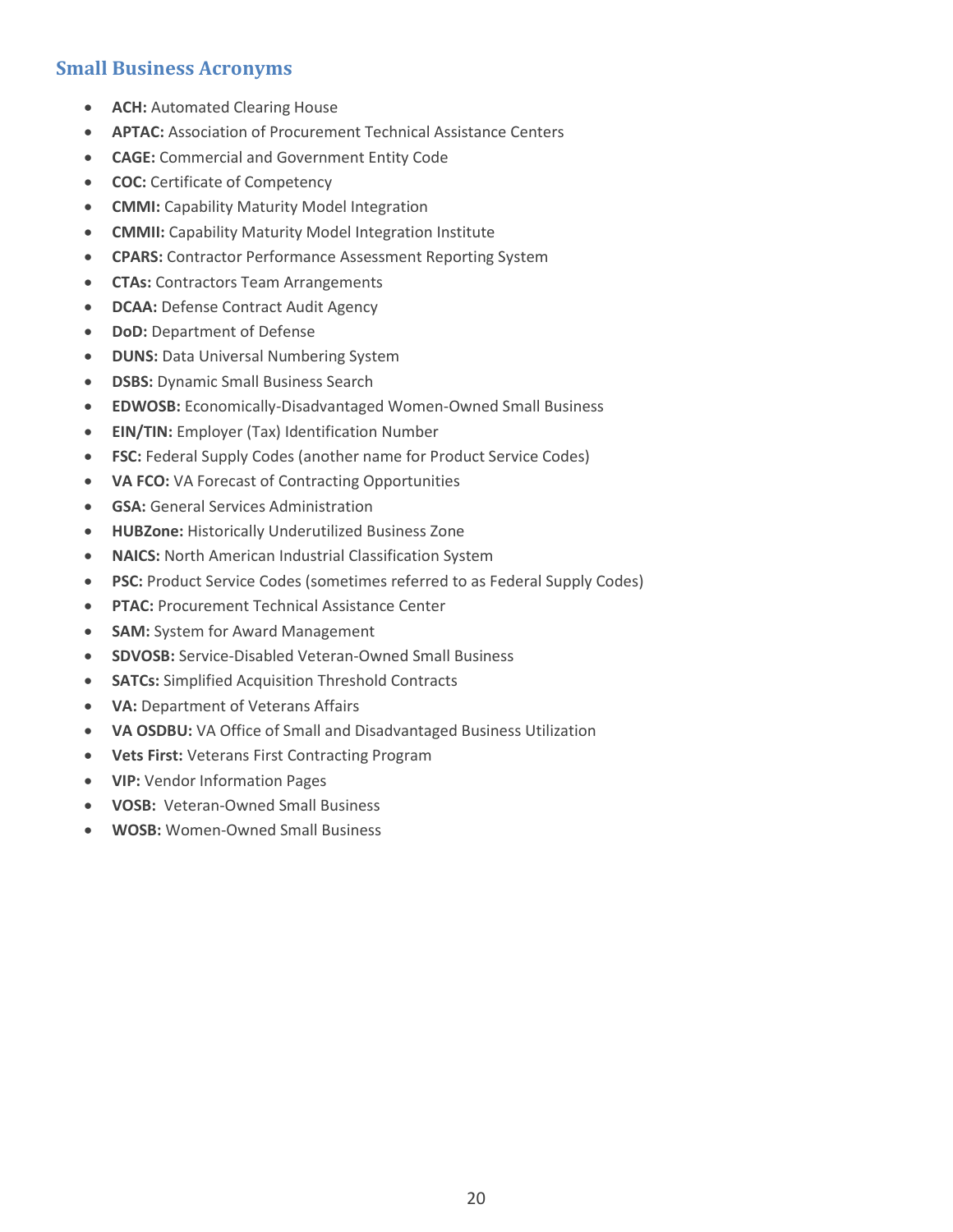<span id="page-20-0"></span>This section provides contracting and acquisition resources and tools.

## <span id="page-20-1"></span>**Support Resources and Contracting Tools**

Additional resources that small businesses should take advantage of are:

- The **Federal Procurement Data System (FPDS)** may help small businesses target small business opportunities by reporting contracts whose estimated value is \$3,000 or more in addition to modifications to contracts, regardless of the dollar amount. Run a report on your NAICS to find out which agencies buy what you sell. Learn more about FPDS a[t http://www.fpds.gov.](http://www.fpds.gov/)
- **Contract Opportunities within Beta.SAM.gov** is the single most visited procurement portal for learning about federal government procurement opportunities over \$25,000. Federal buyers publicize agency specific business opportunities by posting information directly to beta.SAM.gov via the Internet. Small businesses can search for, monitor, and retrieve opportunities. Learn more about contract opportunities by visiting beta.SAM.gov at [http://beta.SAM.gov.](http://beta.sam.gov/)
- **Application for Verification and Resources for Assistance**: Application Resources are available to assist you with the verification process. Learn more through VA's Verification Assistance and Counseling Programs a[t https://www.va.gov/osdbu/verification/index.asp.](https://www.va.gov/osdbu/verification/index.asp)
- **Small Business Administration (SBA):** the federal agency that determines size qualification based on each industry identified by its NAICS Code. Learn more at<http://www.sba.gov/tools/size-standards-tool?ms=nid4070>

## <span id="page-20-2"></span>**Acquisition Tools**

The **Federal Acquisition Regulation (FAR)** invokes federally mandated guidelines used by all federal agencies procuring products and/or services within the federal marketplace. The most important acquisition regulations that small businesses must adhere to are parts 5, 6, 8, 12, 13, 14, 15, 16, and 19; where, FAR regulation part 13 defines *simple acquisition procedures* - the easiest path to federal contracts for small businesses. The following sections of the FAR may be of particular interest:

- FAR Subpart 2.1: Definitions (for federal contracting terminology) <https://www.acquisition.gov/sites/default/files/current/far/html/FARTOCP02.html>
- FAR Part 19: Small Business Programs <https://www.acquisition.gov/sites/default/files/current/far/html/FARTOCP19.html>
- Subchapter C: Contracting Methods and Contract Types (Part 513) <https://www.acquisition.gov/sites/default/files/current/gsam/html/SubchC.html>

Learn more about FAR as it relates to small businesses at [https://www.acquisition.gov/?q=browsefar.](https://www.acquisition.gov/?q=browsefar)